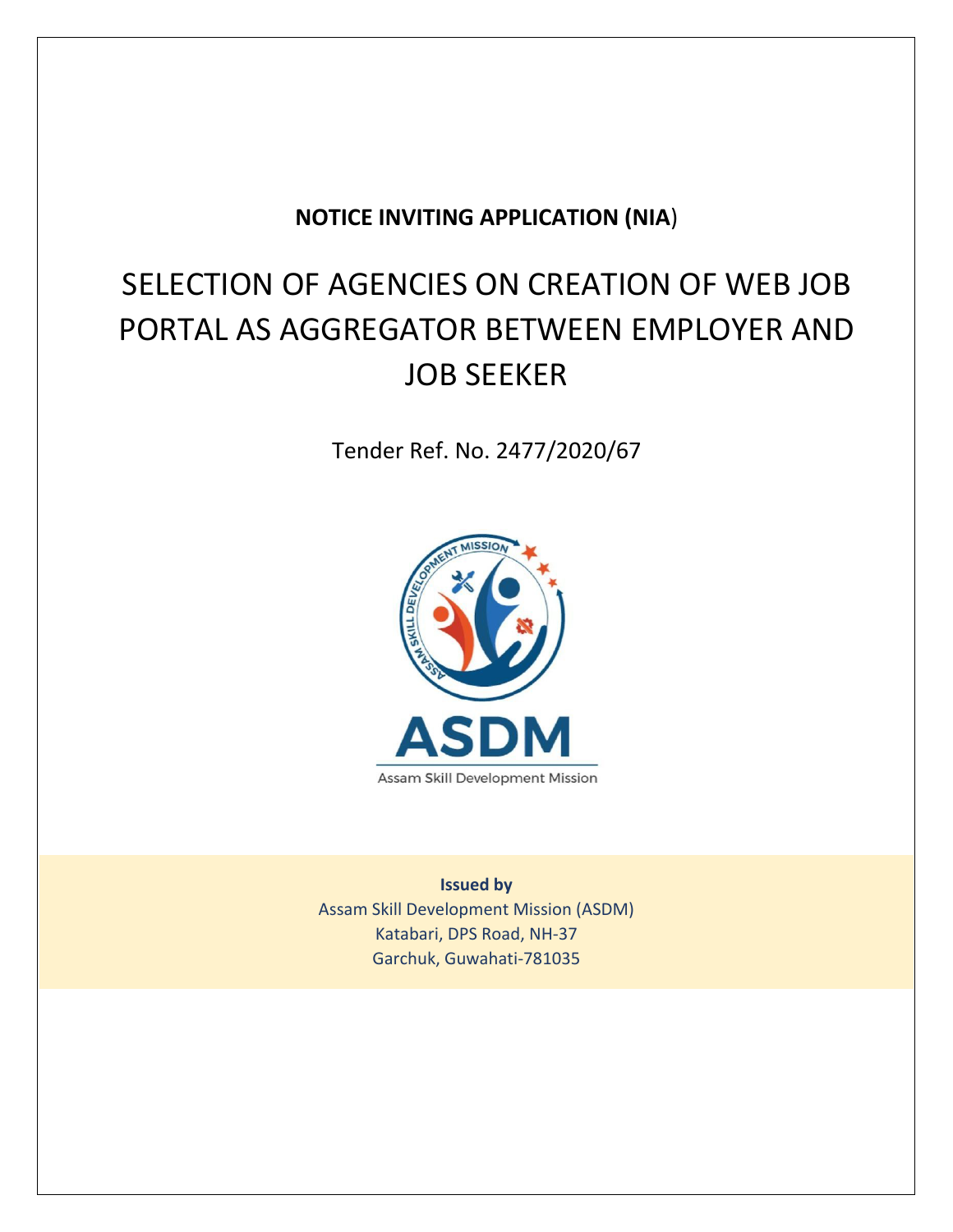# **Disclaimer**

The information contained in this Request for Proposal (NIA) document or subsequently provided to Applicants, whether verbally or in documentary or any other form by or on behalf of the Authority/ Client or any of their employees or advisers, is provided to Applicants on the terms and conditions set out in this NIA and such other terms and conditions subject to which such information is provided. This NIA is not an agreement and is neither an offer nor invitation by the Authority/ Client to the prospective Applicants or any other person.

The purpose of this NIA is to provide interested parties with information that may be useful to them in the formulation of their Proposals pursuant to this NIA. This NIA includes statements, which reflect various assumptions and assessments arrived at by the Authority/ Client in relation to the programme implementation. Such assumptions, assessments and statements do not purport to contain all the information that each Applicant may require. This NIA may not be appropriate for all persons, and it is not possible for the Authority/ Client, its employees or advisers to consider the objectives, technical expertise and particular needs of each party who reads or uses this NIA. The assumptions, assessments, statements and information contained in this NIA, may not be complete, accurate, adequate or correct. Each Applicant should, therefore, conduct its own investigations and analysis and should check the accuracy, adequacy, correctness, reliability and completeness of the assumptions, assessments and information contained in this NIA and obtain independent advice from appropriate sources. Information provided in this NIA to the Applicants is on a wide range of matters, some of which depends upon interpretation of law. The information given is not an exhaustive account of statutory requirements and should not be regarded as a complete or authoritative statement of law. The Authority/ Client accepts no responsibility for the accuracy or otherwise for any interpretation or opinion on the law expressed herein. The Authority/ Client, its employees and advisers make no representation or warranty and shall have no liability to any person including any Applicant under any law, statute, rules or regulations or tort, principles of restitution or unjust enrichment or otherwise for any loss, damages, cost or expense which may arise from or be incurred or suffered on account of anything contained in this NIA or otherwise, including the accuracy, adequacy, correctness, reliability or completeness of the NIA and any assessment, assumption, statement or information contained therein or deemed to form part of this NIA or arising in anyway in this Selection Process. The Authority/ Client also accepts no liability of any nature whether resulting from negligence or otherwise however caused arising from reliance of any Applicant on the statements contained in this NIA. The authority/ Client may in its absolute discretion, but without being under any obligation to do so, Amend or implement the information, assessment or assumption contained in this NIA.

The issue of this NIA does not imply that the Authority/ Client is bound to empanel one or more Applicant(s) or to appoint the Selected Applicants, as the case may be, for the implementation of the programme and the Authority/ Client reserves the right to reject all or any of the Proposals without assigning any reasons whatsoever.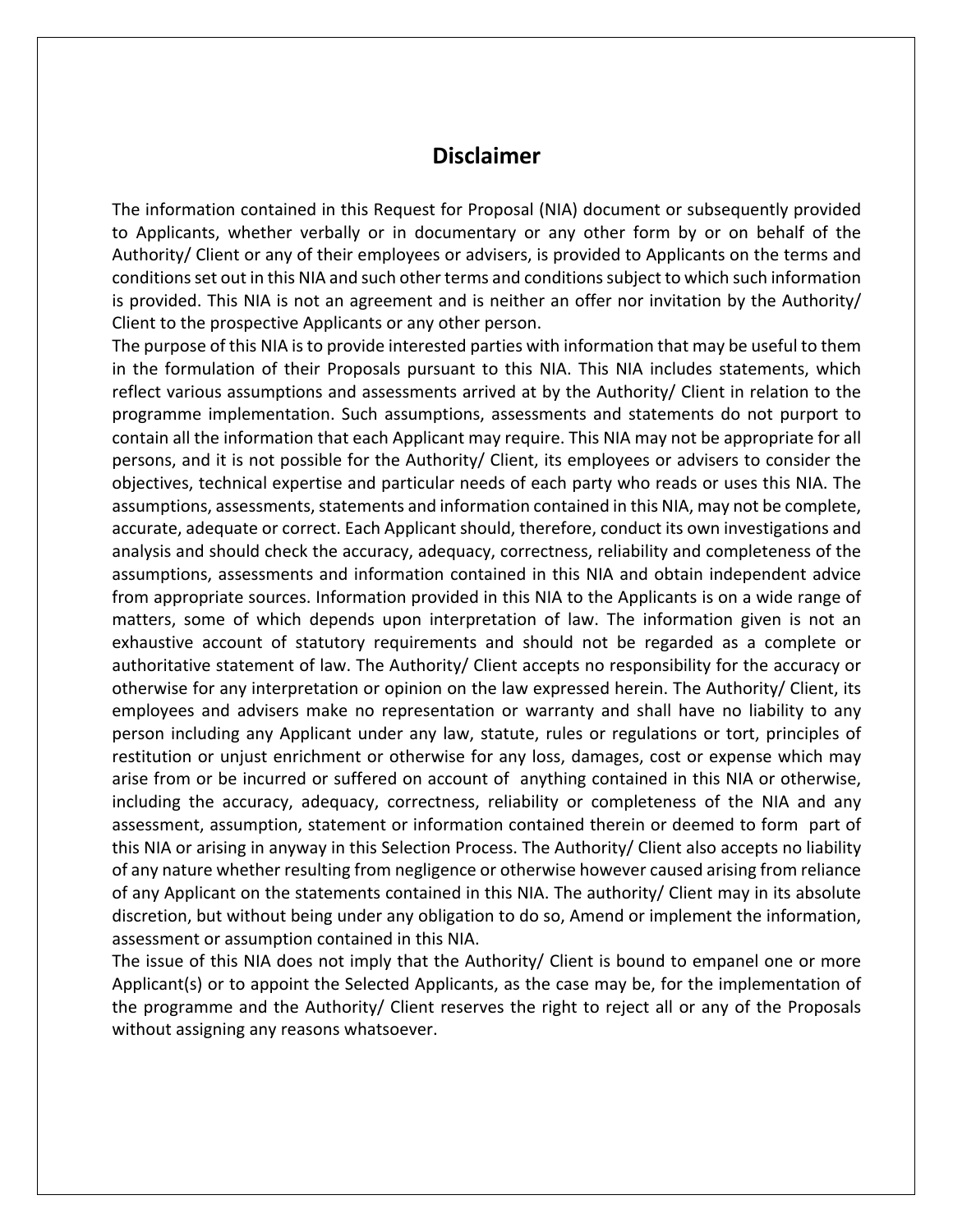# **Contents**

| 1.   |                                                                     |
|------|---------------------------------------------------------------------|
| 1.1  |                                                                     |
| 1.2  |                                                                     |
| 1.3  |                                                                     |
| 1.4  |                                                                     |
| 2.   |                                                                     |
| 2.1  |                                                                     |
| 2.2  |                                                                     |
| 2.3  |                                                                     |
| 2.4  |                                                                     |
| 2.5  |                                                                     |
| 2.6  |                                                                     |
| 2.7  |                                                                     |
| 3.   |                                                                     |
| 3.1  |                                                                     |
| 4.   |                                                                     |
| 4.1  |                                                                     |
| 4.2  |                                                                     |
| 4.3  |                                                                     |
| 4.4  |                                                                     |
| 4.5  |                                                                     |
| 4.6  |                                                                     |
| 4.7  |                                                                     |
| 4.8  |                                                                     |
| 4.9  |                                                                     |
| 4.10 |                                                                     |
| 4.11 |                                                                     |
| 4.12 |                                                                     |
| 4.13 | Failure to agree with the Terms & Conditions of the NIA/Contract 12 |
| 4.14 |                                                                     |
| 4.15 |                                                                     |
| 4.16 | Concessions permissible under statutes and Income Tax Liability 14  |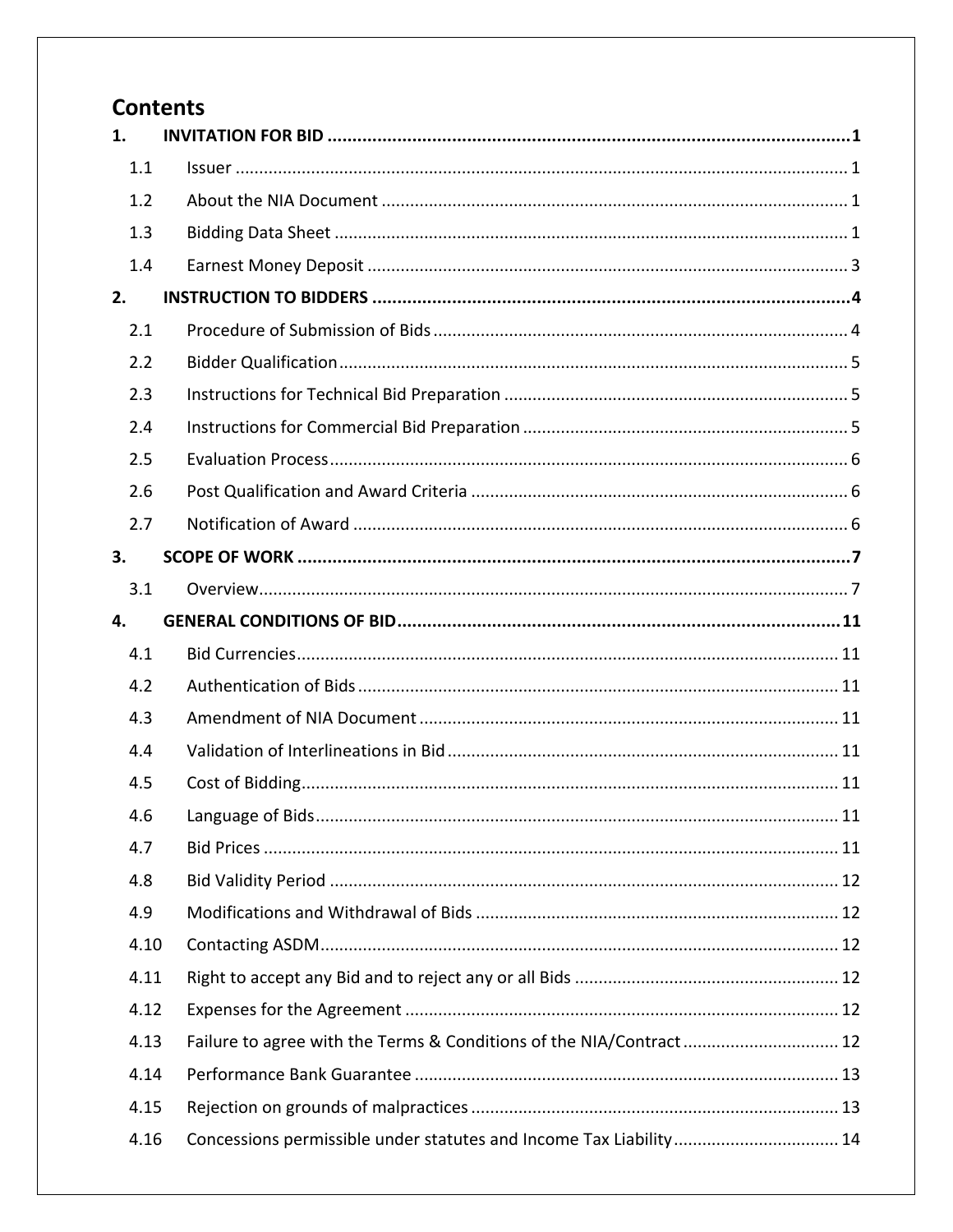| 4.16.1 |  |
|--------|--|
| 4.16.2 |  |
| 4.16.3 |  |
| 4.17   |  |
| 4.18   |  |
| 4.19   |  |
| 4.20   |  |
| 4.21   |  |
| 5.     |  |
|        |  |
|        |  |
|        |  |
|        |  |
|        |  |
|        |  |
|        |  |
|        |  |
|        |  |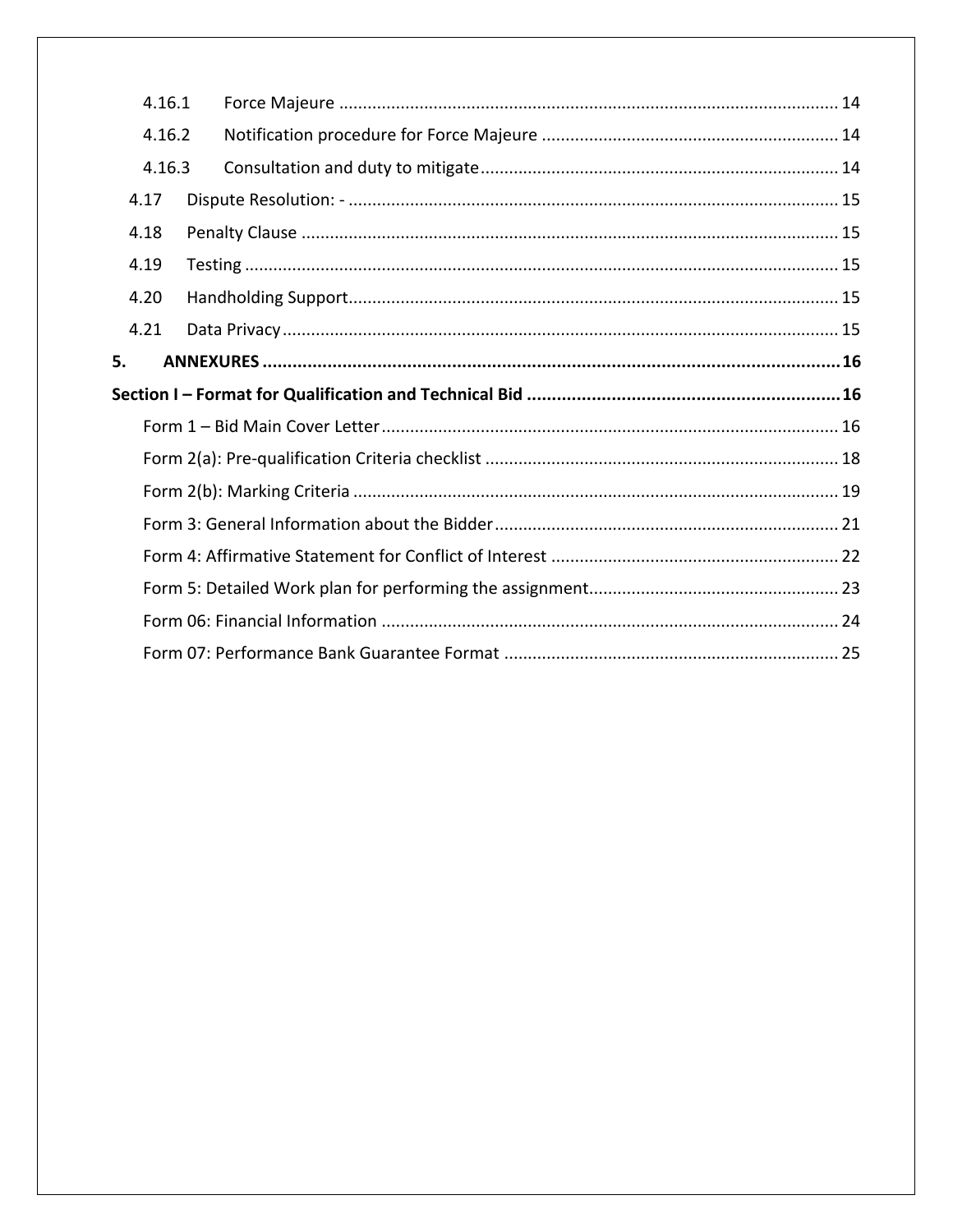# **1. INVITATION FOR BID**

#### **1.1 Issuer**

Assam Skill Development Mission hereinafter referred to as ASDM invites response to this Notice Inviting Application (NIA) document from the interested and eligible bidders for submission of their technical and commercial proposals for SELECTION OF AGENCIES ON CREATION OF WEB JOB PORTAL AS AGGREGATOR BETWEEN EMPLOYER AND JOB SEEKER in accordance with the conditions and manner prescribed in this NIA document through e-tender process at https://asdm.assam.gov.in.

Any proposal received by ASDM after the deadline for submission of proposals as mentioned in section 1.3 'Bidding Data Sheet' of the document shall be summarily rejected and returned unopened to the bidder(s). No further correspondence whatsoever on the subject shall be entertained.

#### **1.2 About the NIA Document**

- a. This NIA provides information regarding the Project, Scope of Work, Technical requirements and other related information to the bidder(s).
- b. As should be clear from the Section 4 'Scope of Work' of this NIA, ASDM expects more than a standard proposal in response to this Request for Proposal. In particular, ASDM seeks a specific proposal responsive to this NIA in every respect and detail, rather than a mere compilation of materials and promotional information used in other transactions.
- c. The bidders are expected to examine all instructions, forms, terms, project requirements and other information in the NIA documents. Failure to furnish all information required by the NIA document or submission of a proposal not substantially responsive to the NIA documents in every respect will be at the bidder's risk and may result in rejection of the proposal and forfeiture of the Earnest Money Deposit (EMD).

#### **1.3 Bidding Data Sheet**

| S. No         | <b>Particulars</b> | <b>Details</b>                                                                                                                                                                                                                    |  |
|---------------|--------------------|-----------------------------------------------------------------------------------------------------------------------------------------------------------------------------------------------------------------------------------|--|
|               | <b>Tender ID</b>   | ASDM-2477/2020/65                                                                                                                                                                                                                 |  |
| $\mathcal{P}$ | Tender date        | 19 <sup>th</sup> September, 2020                                                                                                                                                                                                  |  |
| 3             | Selection Method   | Tender will be awarded to the Bidder with the<br>highest score based on the technical evaluation<br>and presentation, subject to Bidder meeting the<br>Qualification Criteria and Minimum Technical<br><b>Qualification Score</b> |  |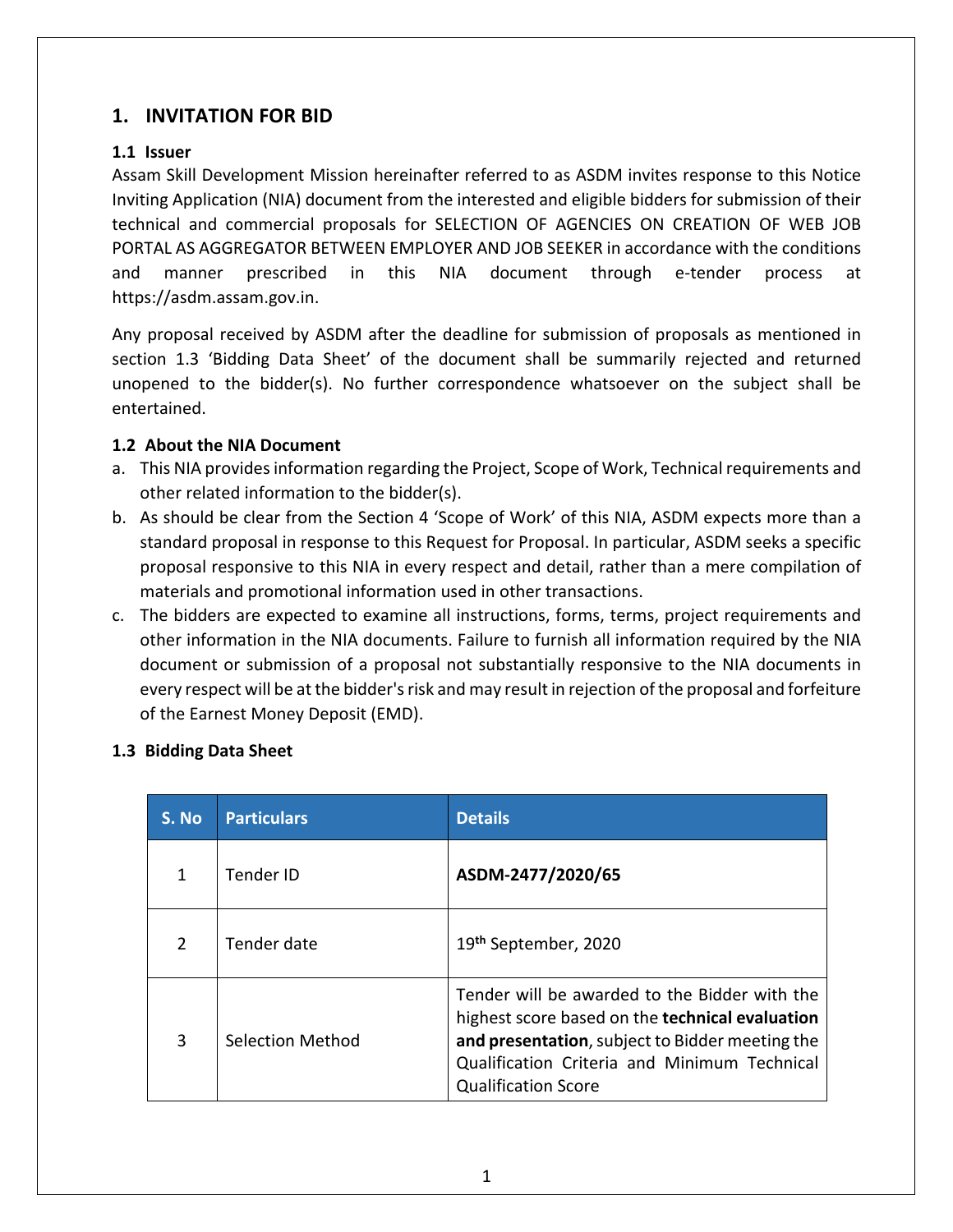| S. No | <b>Particulars</b>                       | <b>Details</b>                                                                                                                                                                                                                                                                                                                                                                                                                                                 |  |
|-------|------------------------------------------|----------------------------------------------------------------------------------------------------------------------------------------------------------------------------------------------------------------------------------------------------------------------------------------------------------------------------------------------------------------------------------------------------------------------------------------------------------------|--|
| 4     | Name of the Tender Inviting<br>Authority | <b>Mission Director</b><br>Assam Skill Development Mission<br>Katabari, DPS Road, NH-37<br>Garchuk, Guwahati-781035                                                                                                                                                                                                                                                                                                                                            |  |
| 5     | NIA issued by                            | Assam Skill Development Mission                                                                                                                                                                                                                                                                                                                                                                                                                                |  |
| 6     | Availability of NIA                      | NIA can be downloaded from<br>https://asdm.assam.gov.in                                                                                                                                                                                                                                                                                                                                                                                                        |  |
| 7     | <b>Tender Fee</b>                        | Applicants are required to submit a non-<br>refundable tender fee of Rs. 5,000/- in the form<br>of a Demand Draft, drawn in favor of 'Assam<br>Skill Development Mission' payable at<br>Guwahati.<br>• The Demand Draft is to be placed along<br>with the proposal.<br>In case the Tender Fee is not submitted<br>along with the proposal, then the<br>proposal shall not be evaluated and the                                                                 |  |
| 8     | <b>EMD</b>                               | same shall be summarily rejected.<br>Earnest Money Deposit of INR 25,000/- (Rupees<br>Twenty-Five thousand Only) shall be applicable.<br>Demand Draft shall be submitted in favour of<br>Assam Skill Development Mission payable at<br>Guwahati from any of the nationalized<br>scheduled commercial bank valid for entire bid<br>validity period. The scanned copy of the EMD<br>shall be uploaded along with the Technical<br>Proposal at asdm.assam.gov.in. |  |
| 10    | Performance Bank<br>Guarantee (PBG)      | 2% of the contract value signed between<br>successful bidder and ASDM to be given in the<br>form of Bank Guarantee as per the standard<br>format to be submitted within 15 working days<br>from the date of 'letter of award' issued by<br>ASDM, valid for the entire duration of the<br>contract                                                                                                                                                              |  |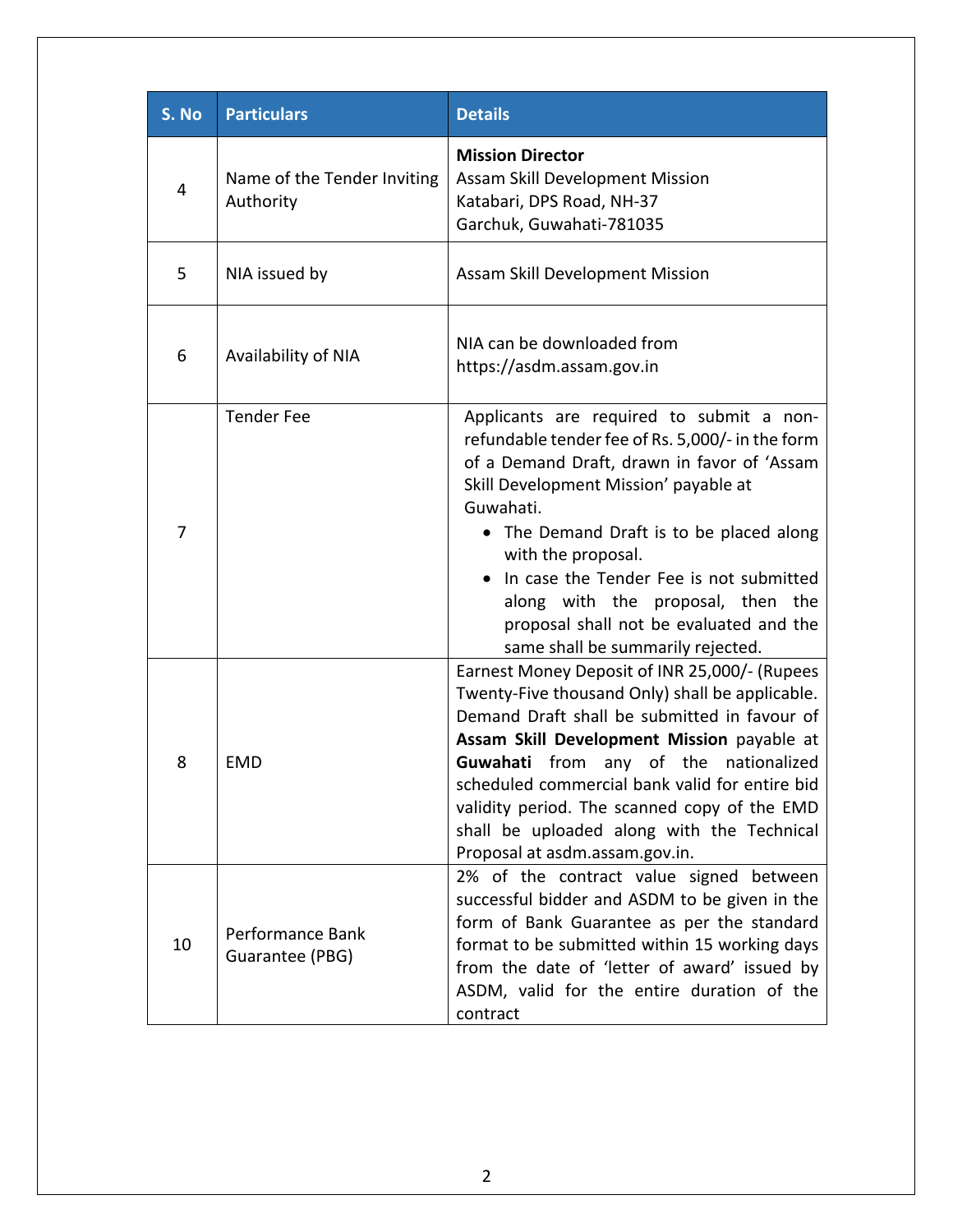| S. No | <b>Particulars</b>                                                               | <b>Details</b>                                                                                                                                                                                                                                |  |
|-------|----------------------------------------------------------------------------------|-----------------------------------------------------------------------------------------------------------------------------------------------------------------------------------------------------------------------------------------------|--|
| 11    | Address where proposals<br>have to be submitted                                  | <b>Mission Director</b><br>Assam Skill Development Mission<br>Katabari, DPS Road, NH-37<br>Garchuk, Guwahati-781035                                                                                                                           |  |
| 12    | Last date and address of bid<br>submission                                       | Proposals must be submitted no later than<br>17:00 hrs, 25 <sup>th</sup> September 2020 through<br>https://asdm.assam.gov.in                                                                                                                  |  |
| 13    | Date and Address for<br><b>Opening of Qualification Bid</b><br>and Technical bid | 10:00 hrs 28 <sup>th</sup> September 2020 at<br>Assam Skill Development Mission (ASDM)<br>Katabari, DPS Road, NH-37<br>Garchuk, Guwahati-781035                                                                                               |  |
| 14    | Opening of Commercial bid<br>for Technically Qualified<br>bidders                | To be announced later (Only Qualified Bidders<br>shall be notified and invited)                                                                                                                                                               |  |
| 15    | <b>Bid Validity Period</b>                                                       | 120 days from the date of submission of bids                                                                                                                                                                                                  |  |
| 16    | Commencement of the<br>Assignment                                                | As per the letter of Award/Letter of Intent. This<br>would be considered to be a valid document for<br>practical purposes including raising of<br>all<br>invoices etc. until the Master Service Agreement<br>is executed by both the parties. |  |

# **1.4 Earnest Money Deposit**

- a. Bidders shall submit, along with their bids, EMD for an amount of INR Twenty-five thousand only (INR 25,000 only) to be paid through Demand Draft or Banker Cheque**.**
- b. The EMD of all unsuccessful bidders would be refunded by ASDM within 30 daysfrom the award of contract to the successful bidder.
- c. The EMD, for the amount mentioned above, of successful bidder would be returned upon submission of Performance Bank Guarantee (PBG) or can be adjusted with Performance Bank Guarantee, if requested by the successful bidder.
- d. The EMD amount shall attract no interest whatsoever and will be refundable to the unsuccessful bidders without any accrued interest on it.
- e. The bid / proposal submitted without EMD, mentioned above, will be summarily rejected.
- f. The EMD may be forfeited:
	- i. If a bidder withdraws the bid during the period of bid validity.
	- ii. In case of a successful bidder, if the bidder fails to sign the contract in accordance with this NIA.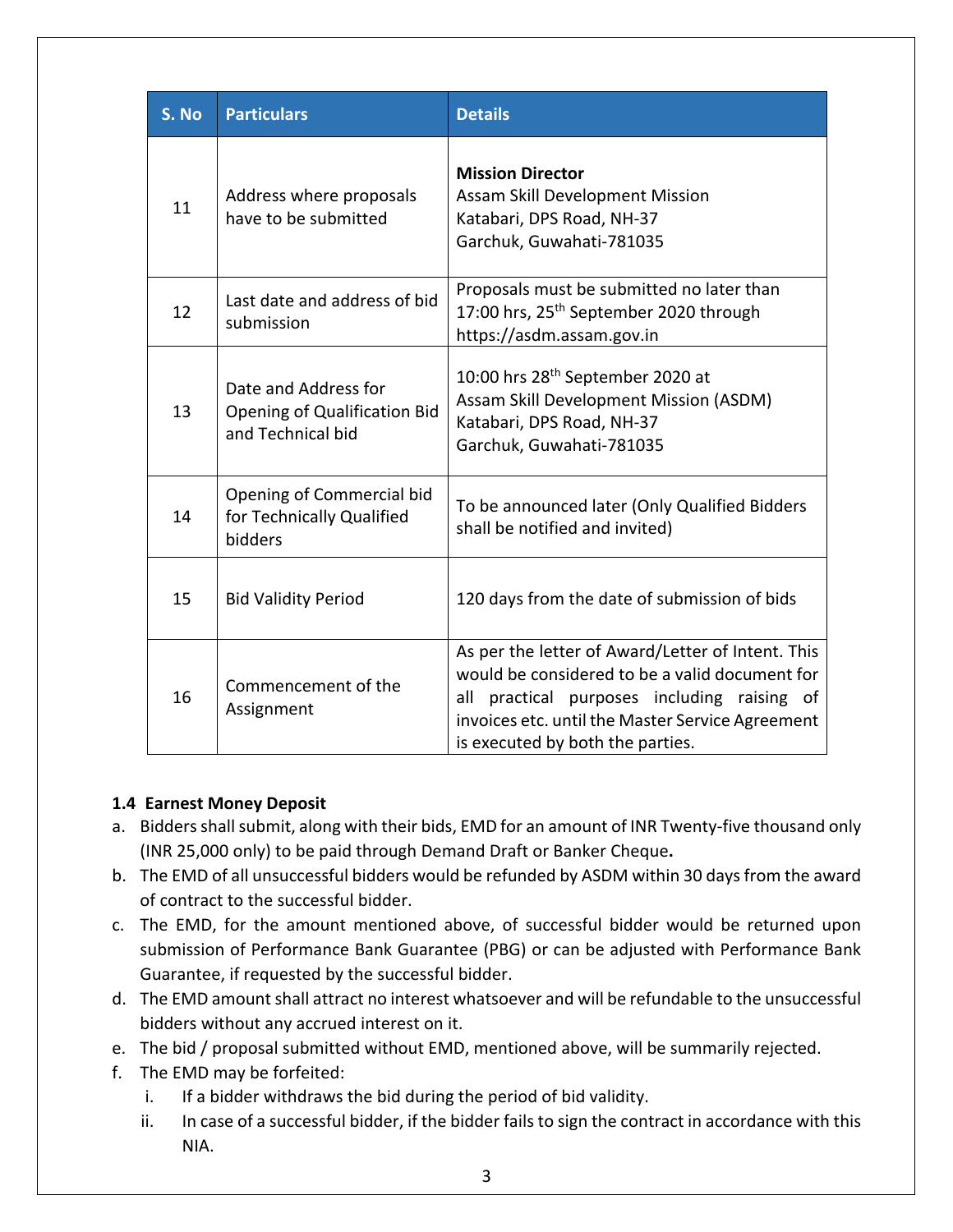# **2. INSTRUCTION TO BIDDERS**

#### **2.1 Procedure of Submission of Bids**

- A. The Proposal has to be submitted in online mode containing following cover stage-
	- A. Technical Bid Open Stage

The application procedure, eligibility criteria, evaluation methodology, terms and conditions and the scope of work are detailed in this NIA which can be seen or downloaded from www.asdm.assam.gov.in**.** The NIA will be available to download from the above website from 19.09.2020 to 25.09.2020 (15:00 Hrs.). The last date for submission of proposal/ bid will be 25.09.2020 up to 17.00 Hrs. Technical Bid will be opened on 28.09.2020 at 12:00 Hrs. Please refer NIA document for complete details.

The undersigned reserves the right to issue addendum/corrigendum/modification or to accept or reject any or all proposal(s) or to cancel the whole of this NIA at any stage without assigning any reason thereof and no bidder shall have any cause of action or claim against the undersigned or ASDM for the same.

B. The envelope system shall be followed for the bid. The bids submitted in Assam Skill Development Mission Head Office at Garchuk, Guwahati, Assam. The Bid shall include the following documents:

| <b>S. No.</b> | <b>Document Type</b> | <b>Document Format</b>                                 |  |  |
|---------------|----------------------|--------------------------------------------------------|--|--|
| $1_{-}$       | <b>Bid Fee</b>       | DD in favour of Assam Skill Development Mission        |  |  |
|               |                      | payable at Guwahati from any of the nationalized       |  |  |
|               |                      | scheduled commercial bank should be submitted          |  |  |
|               |                      | along with the Technical Bid.                          |  |  |
| 2.            | EMD                  | Bank Guarantee in favour of<br><b>Skill</b><br>Assam   |  |  |
|               |                      | Development Mission payable at Guwahati from any       |  |  |
|               |                      | of the nationalized scheduled commercial bank          |  |  |
|               |                      | should be submitted along with the Technical Bid.      |  |  |
| 3.            | <b>Technical Bid</b> | The Technical Bid shall be prepared in accordance      |  |  |
|               |                      | with the requirements specified in this document and   |  |  |
|               |                      | formats provided in Annexure, Section I of this tender |  |  |
|               |                      | document                                               |  |  |

- C. The bidders shall submit their eligibility and qualification details, Technical bid, Financial bid etc. as per the formats given in the NIA document at https://asdm.assam.gov.in at the respective stage only.
- D. ASDM shall not receive any late proposal i.e. proposal reaching after submission date for reason whatsoever and shall return the same to the bidder.
- E. The bidder(s) should note that the bids will be evaluated on the basis of documents referenced against evaluation criteria of the pre-qualification, annexures, technical bid, commercial bid and compliance to technical specification only.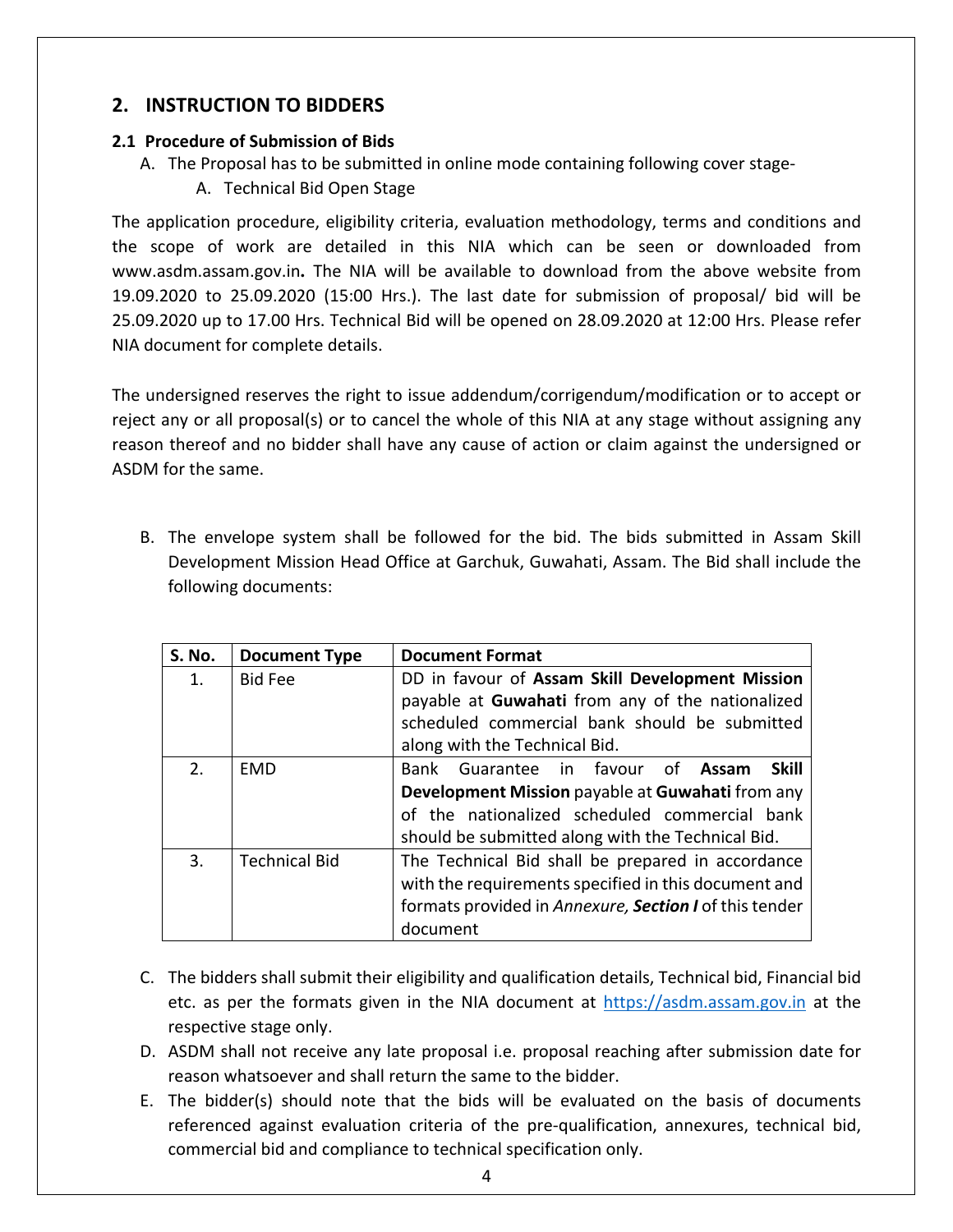- F. ASDM will not accept the delivery of the bids and any other supporting documents, in any manner, other than that specified in this tender document. Any bid delivered in any other manner shall be treated as defective, invalid and rejected.
- G. It is required that all the bids submitted in response to this tender document should be unconditional in all respects, failing which the ASDM reserves the right to reject the bid.
- H. Any Corrigendum/ Addendum or date extension notice will be given on the https://asdm.assam.gov.in only.

#### **2.2 Bidder Qualification**

- a. The "Bidder" as used in the NIA shall mean the one who has signed the Bid Forms, which are part of Technical and Commercial bids. The bidder may be either the Principal Officer or his duly Authorized Representative, in either case he /she shall submit a Certificate of Authority. All certificates and documents (including any clarifications sought and any subsequent correspondences) received hereby, shall, as far as possible, be furnished and signed by the authorized representative and the Principal Officer. **No consortiums will be allowed for this bid.**
- b. It is further clarified that the individual signing the NIA or other documents in connection with the bid must certify whether he/she signs as the Constituted Attorney of the Company.
- c. The authorization shall be indicated by written Power of Attorney accompanying the Qualification Bid.
- d. The sole bidder or the lead member of the consortium should be a profitable entity for the last three financial years.

#### **2.3 Instructions for Technical Bid Preparation**

- a. The bidder must address their project execution strategy in details in line with section 4.3 'Implementation Schedule' mentioned in this NIA.
- b. The Technical Bid should contain a detailed description of how the bidder will conduct required services as outlined in this NIA. It should articulate in detail, as to how the bidder's proposed solution meets the requirements specified in the NIA.
- c. The Technical Bid shall not contain any pricing information.
- d. Proposals must be direct, concise, and complete. All information not directly relevant to this NIA should be omitted. ASDM will evaluate bidder's proposal based upon its clarity and the directness of its response to the requirements of the project as outlined in this NIA.
- e. Unnecessarily elaborate brochures or other promotional materials beyond those sufficient to present a complete and effective proposal are considered undesirable and may be construed as an indication of the bidder's lack of cost consciousness. ASDM's interest is in the quality and responsiveness of the proposal.

#### **2.4 Instructions for Commercial Bid Preparation**

- a. Unless expressly indicated, bidder shall not include any technical information regarding the services in the commercial bid.
- b. Prices shall be quoted entirely in Indian National Rupees (INR).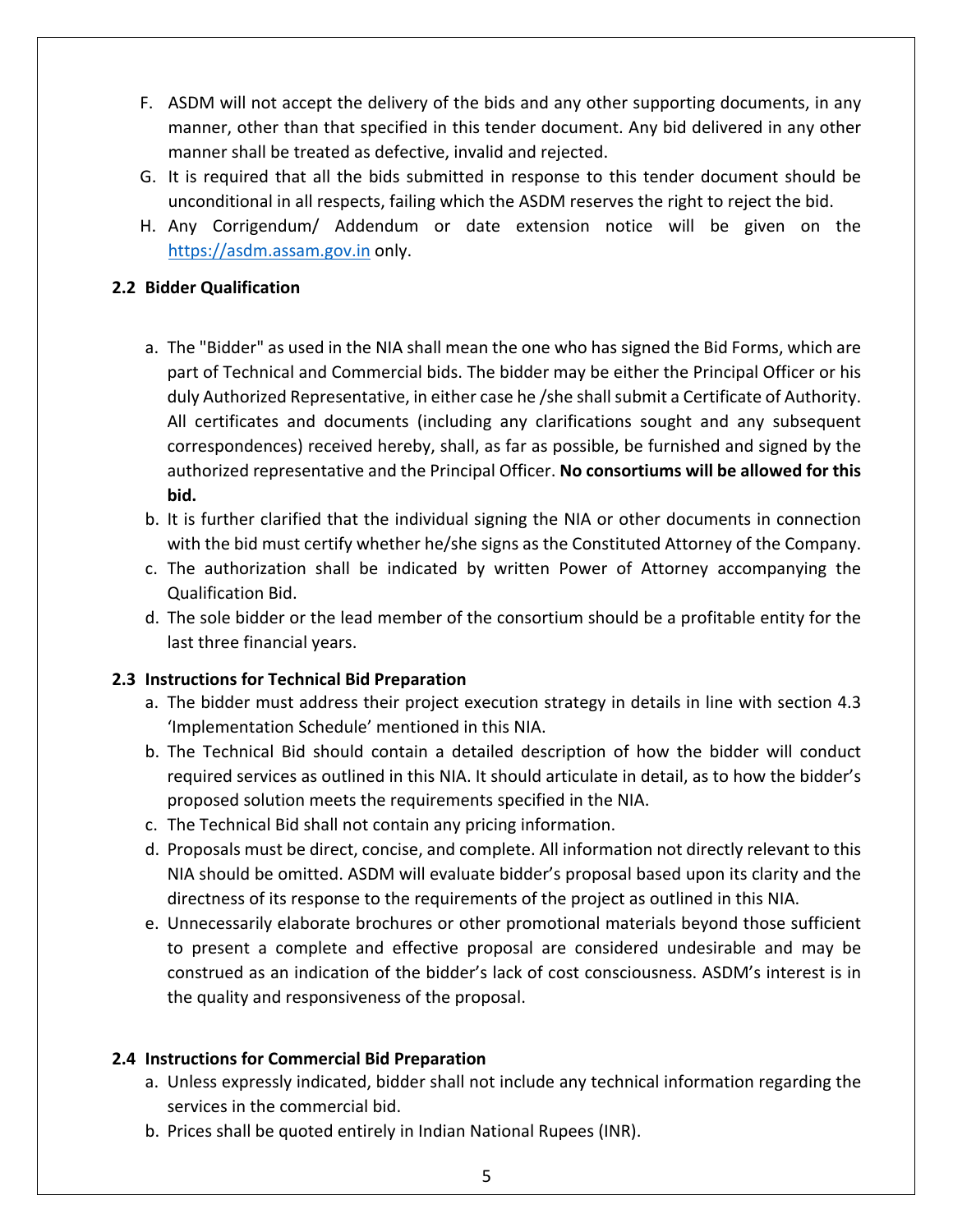- c. No adjustment of the contract price shall be made on account of any variations in costs of labor and materials or any other cost component affecting the total cost in fulfilling the obligations under the contract.
- d. The price should be quoted inclusive of all taxes, duties, and charges and levies as applicable.
- e. The prices, once offered, must remain fixed and must not be subject to escalation for any reason whatsoever within the period of project.
- f. Discount, if any, must be merged with the quoted prices and not indicated separately. Any discount offered separately shall not be considered for evaluation purpose.

#### **2.5 Evaluation Process**

The evaluation process shall comprise of the following stages:

- **i. Technical Evaluation** comprising of Paper Based Evaluation
- **ii. Presentation Evaluation**

#### **Technical Evaluation**

- Bidders who meet the minimum qualification criteria defined in Qualification Checklist, as per **Form-2(a) of Annexure Section-I** in this NIA, will be qualified and eligible for further bid evaluation.
- ASDM will evaluate qualified bidders on the basis of the Technical Bid submitted by them. Technical Presentation by the qualified bidders are proposed in the Technical Bid Evaluation. The objective of this step is to give bidders the opportunity to demonstrate their capabilities of proposed services/products to prove the idea and feasibility as envisioned in the NIA.

# **2.6 Post Qualification and Award Criteria**

- i. An affirmative determination will be a prerequisite for award of the Contract to the Bidder. A negative determination will result in rejection of the Bidder's bid, in that event, ASDM will proceed to the next Best Evaluated Bidder to make a similar determination of that Bidder's capabilities to perform satisfactorily.
- ii. Mission Director, Assam Skill Development Mission reserves the right to decide/ reject the bidder.

# **2.7 Notification of Award**

#### **a. Notification to Bidder**

Prior to the expiry of the Bid validity period, ASDM will notify the successful Bidder in writing or by fax or email, to be confirmed in writing by Letter of Intent (LOI), that its proposal has been accepted. The notification of award will constitute the formation of the Agreement.

#### **b. Discharge of Bid Security**

Prior to signing of the Agreement, ASDM shall promptly request the Selected Bidder to provide Performance Guarantee pursuant to this NIA. On receipt of the Performance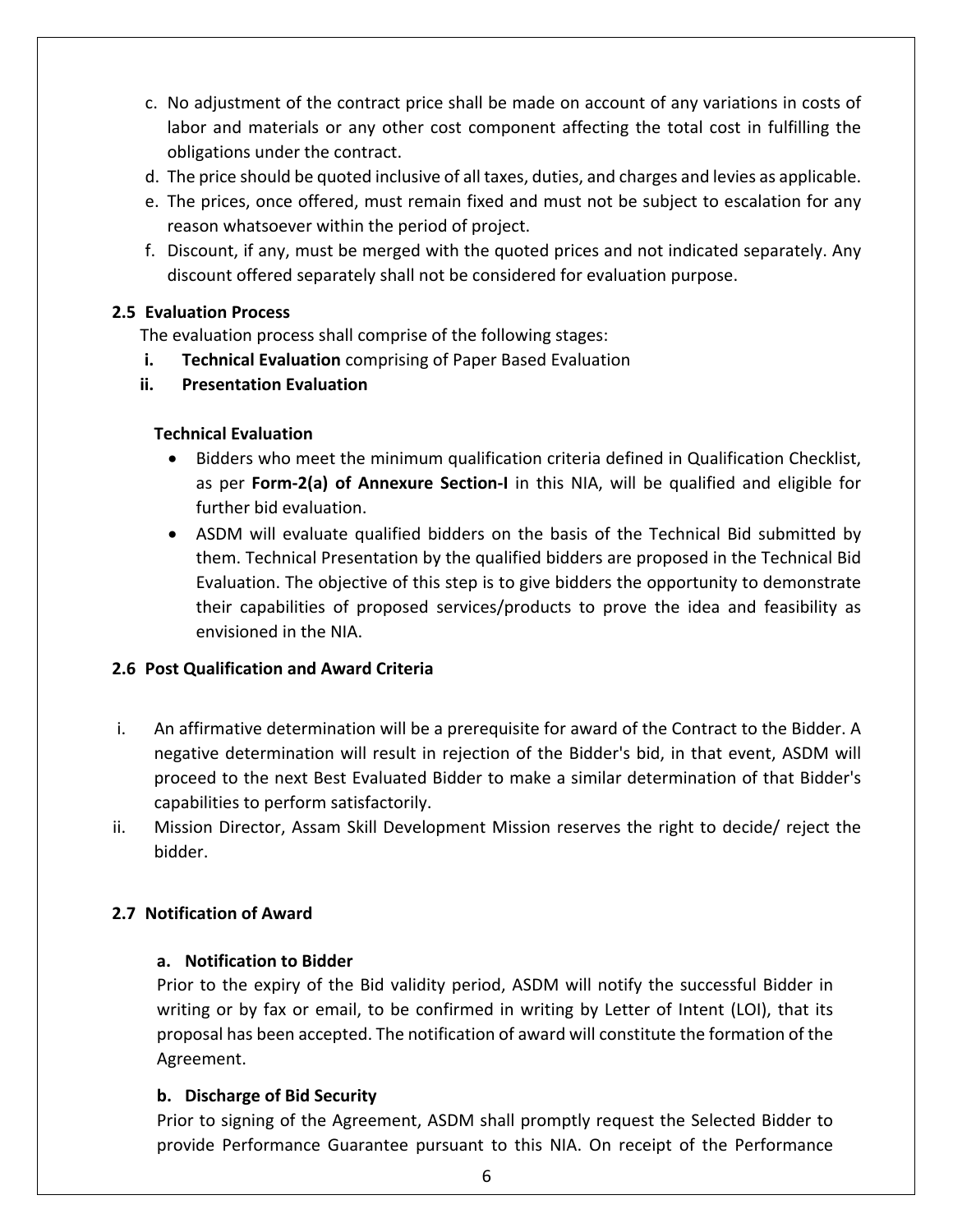Guarantee, the Bid security of all unsuccessful Bidders will be released. The EMD of successful bidders can be converted as part of the Performance Guarantee.

#### **c. Signing of Agreement**

The selected Bidder shall enter into agreement with ASDM by signing a contract, incorporating all the terms and conditions, deliverables, responsibilities, payment schedules, project schedule etc.

# **3. SCOPE OF WORK**

#### **3.1 Overview**

It is understood that there is requirement of a proper registration system of employers and candidates for better planning and creation of job opportunities. Also, there is great scope for a database to support the state government in ensuring the social protection measures for the employers and candidates.

#### **Objective of the Work**

In line with the global strategy for socio-economic response and supporting both stakeholder i.e. Employer and Candidates in having access to livelihood opportunities, ASDM through its state office in Assam is trying to provide support to Government of Assam to develop an information system for registering of Employer and candidates, so that they could provide job opportunity available and candidates seeking job can apply for the opportunities. In line with that a technical proposal is invited by ASDM, to develop a cloud-based Job Web Portal.

- To create a web aggregator platform for registering both candidates and employer.
- To create a web-based data analytics module provisioning dashboard/reports to help analyse the data for employers to approach towards their job opportunity available currently and in near future.
- Similarly, candidates shall have the option of searching for job opportunities from employers based on various criteria.
- To capture the profiles of candidates and employers across the state and India for data analysis by ASDM.
- To create a web-based data analytics module provisioning customized dashboard/ reports to help analyse the data by ASDM.
- Enable different stakeholders to identify and project the gap between requirement and skills availability using data analytics for planning capacity building programs.
- Portal should be Vulnerability Assessment and Penetration (VAPT) certified.
- Integration with 3<sup>rd</sup> party systems like Mail gateways, SMS gateways.
- Post development, facilitate the Security Audits, Quality certification processes as per State/ Central Government mandate by a CERT empanelled vendor before hosting.
- Post Security Audit, get the portal hosted in one of the Cloud Service Providers empanelled by MeITY / DeITY.
- SMS cost will be borne by IA for 2 Lakhs bulk SMS initially thereafter actual cost required to be borne by ASDM as per the approved current market prevailing rate.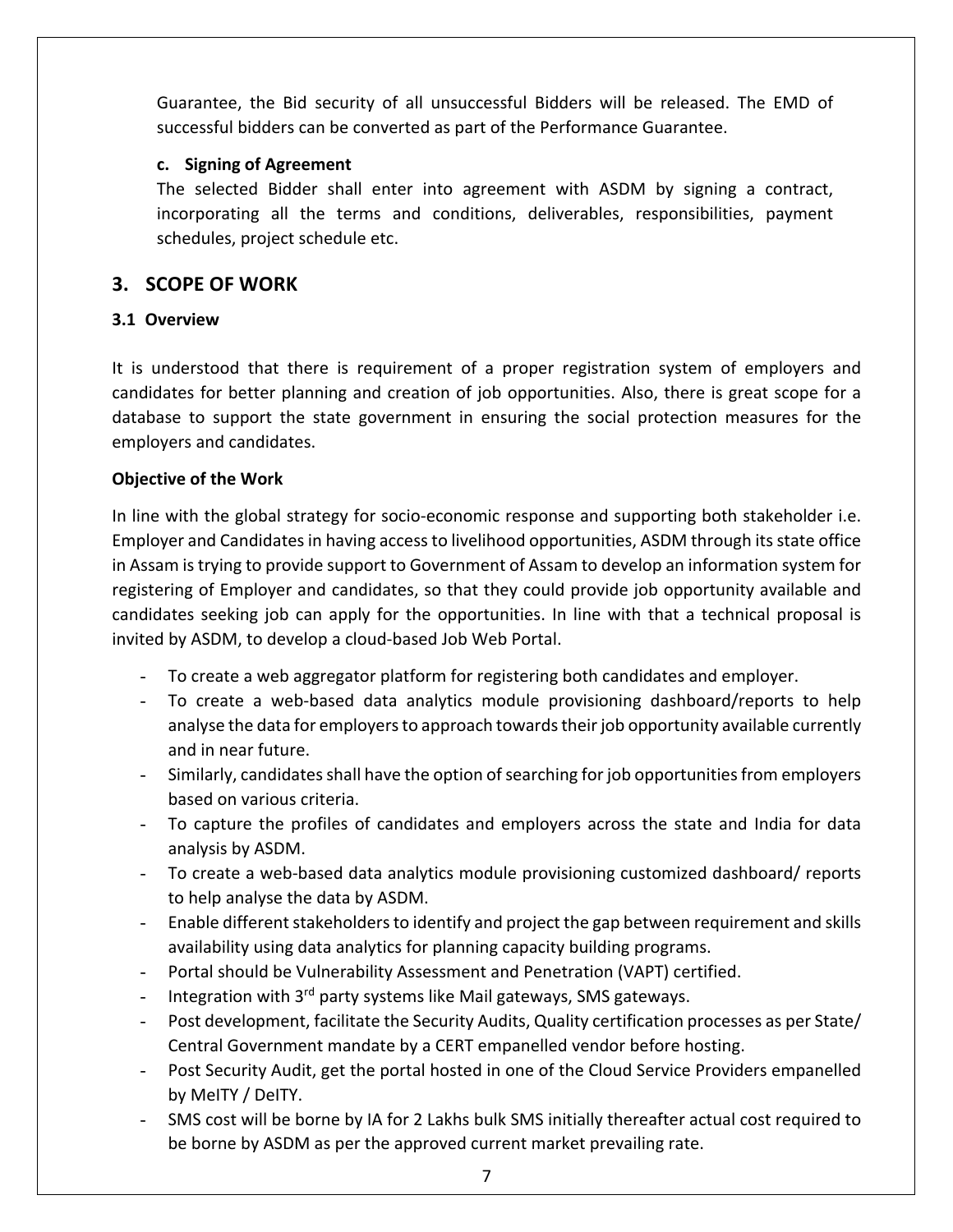- The selected bidder will provide maintenance services for one (1) year post deployment of the website.
- API integration with other Department likely DECT, ASDM- MIS Portal and other govt. departments job portals.

#### **Technical Specifications**

To achieve this purpose, a web application is being envisaged to facilitate in the data collection and analysis activities. The proposed system is envisaged to have the following functionalities.

- Creation of Departmental login with user access roles like admin, dashboard creation, report creation, login creation for other departments.
- Registration Module to provide email-id based login ids for candidates and employers.
- Profile module to enable candidates to provide their KYC, Educational and Work Experience details and uploading of relevant documents.
- Profile module to enable employers to provide their KYC details and uploading of relevant documents if any.
- Facility to post job opportunities by the employers and each posted job to be later share the status as hire or not hire.
- Robust search engine for the users to search for job opportunities based on various criteria.
- Robust search engine for the employers to search and notify eligible candidates based on various criteria. Module for employer to communicate and track the interview schedules and update the status of the same.
- Report generation module for stakeholders in the ecosystem.
- Advanced data analytics module for skills and capacity development initiatives, thereby boosting the employability in the State.
- The Job portal design shall be responsive and mobile device friendly.
- Cloud hosting of the Job Portal shall be managed by the vendor till the end of the contract period and later database of the system needs to be handed over.
- Provision for data backups should be available and audited.
- Administrative users to change and update information as and when required.
- Security features to prevent non-human Input and data corruption.
- Comments and Feedback module for both candidates and employers.
- The website shall be compatible with all modern web browser include mobile.
- Modern Open Standard web technologies shall be used to make the portal.
- Smart MIS reporting module with which to facilitate generation of various reports.
- Transactional history of the candidates and employers for all entries into the system.
- Cloud hosting shall be on a secured server with high reliability and capability to handle large volume of data and simultaneous multiple user logins.
- The data shall be stored in a high performance NOSQL database with fast data storage and search capability.
- User friendly content management module with capability to add, delete, search and edit contents.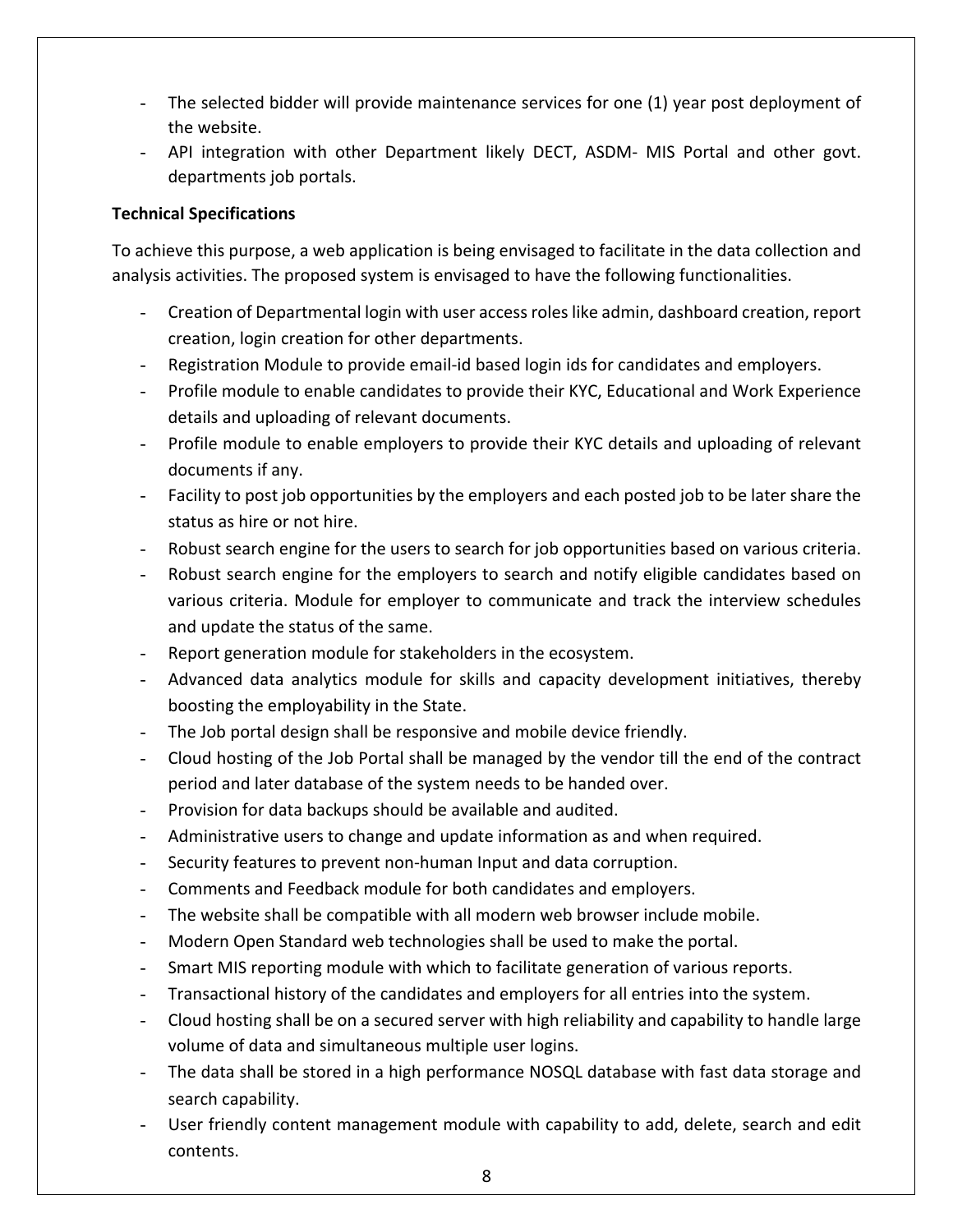- Notification module to provide latest updates and information in the user dashboard.
- Micro Service based modular architecture to meet the dynamic demands of the Job market in the State.

#### **Deliverables and Timings**

| S. No          | <b>Deliverable</b>          | Days from signing of Letter of<br><b>Award of Work</b> |
|----------------|-----------------------------|--------------------------------------------------------|
| 1              | Finalization of requirement | $\overline{2}$                                         |
| $\overline{2}$ | Initial draft for UI        | 4                                                      |
| 3              | Development of UI           | 10                                                     |
| 4              | Draft website               | $\overline{2}$                                         |
| 5              | <b>Cloud Hosting</b>        | $\overline{2}$                                         |
| 6              | <b>Final Submission</b>     | $\overline{2}$                                         |

Any changes to the above proposed timeline may be proposed with appropriate justifications. Deployment of Resources is required as per needs of delivery milestones mentioned on the NIA, not on Time and Material basis.

#### **Payment Schedule:**

| S. No | <b>Deliverable</b>                               | Weeks from signing of contract |
|-------|--------------------------------------------------|--------------------------------|
|       | <b>Contract Signing</b>                          | 20%                            |
|       | Draft website submission of UI and UAT           | 40%                            |
| 3     | Approval of Final Report                         | 30%                            |
|       | After 3 months of final acceptance of web portal | 10%                            |

#### **Knowledge Transfer**

The IA will initiate the knowledge transfer to the ASDM staff post final portal accepted and complete the overall activity in 3 weeks post completion of timeframe mentioned in Scope of Work.

Upon full and final payment, Client shall have a perpetual, non- transferable, non-exclusive paid-up right and license for purposes of its internal business to use, copy, modify and prepare derivative works of the Deliverables developed in the course of the Services hereunder, subject to any restrictions of any third-party materials embodied in the Deliverables and disclosed to Client. All other rights in the Deliverables and related intellectual property rights shall be the sole and exclusive property of Prime Bidder / concerned agency and / or are hereby assigned to Prime Bidder /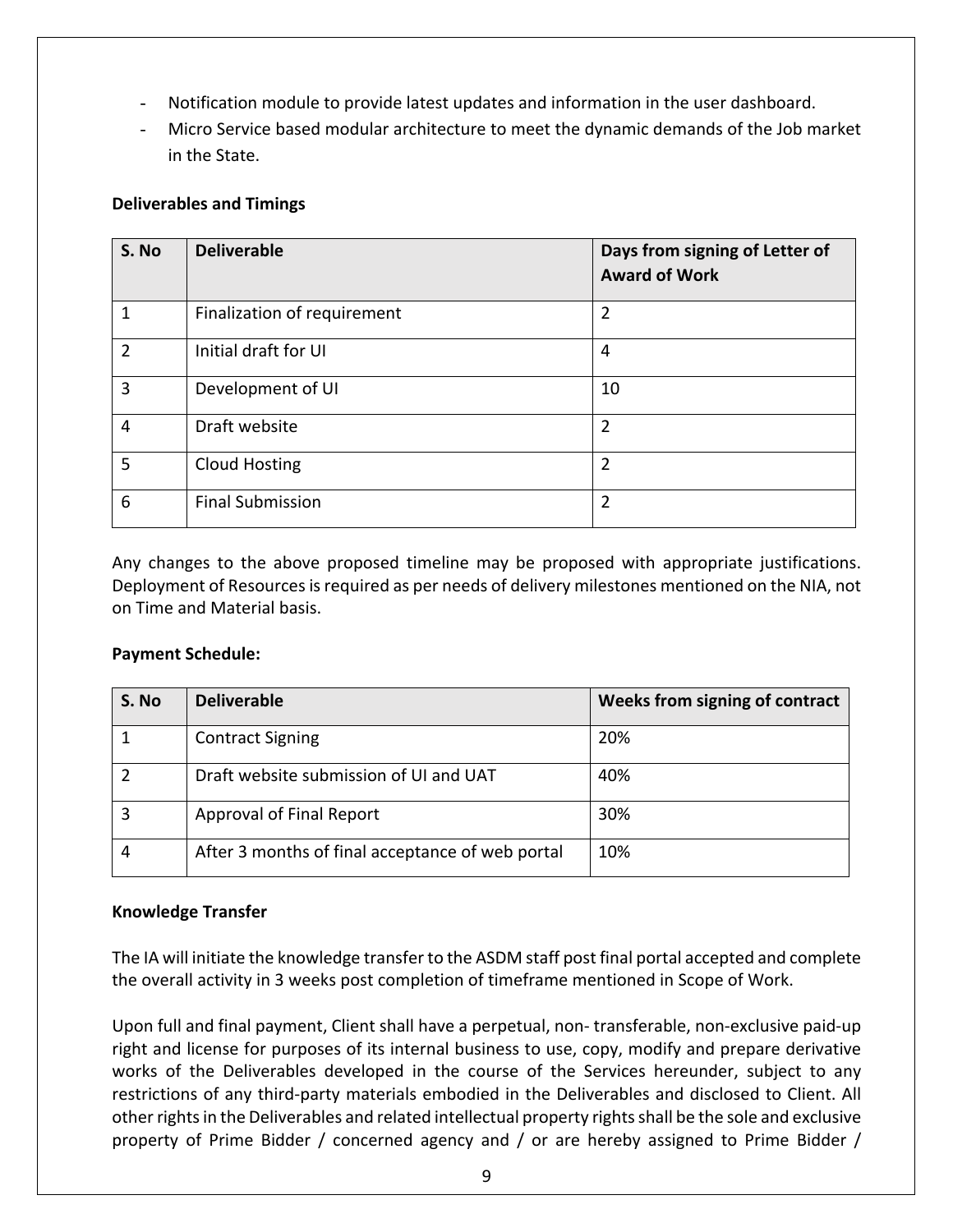concerned agency. Subject to obligations of confidentiality, each party shall be free to use the concepts, techniques and know-how used and developed on the Project. In any event, Prime Bidder / concerned agency shall continue to be free to perform similar services and develop Deliverables that may be similar or which may be competitive with those produced hereunder for itself or its other clients using its general knowledge, skills and experience that are acquired or used in the course of providing the Services.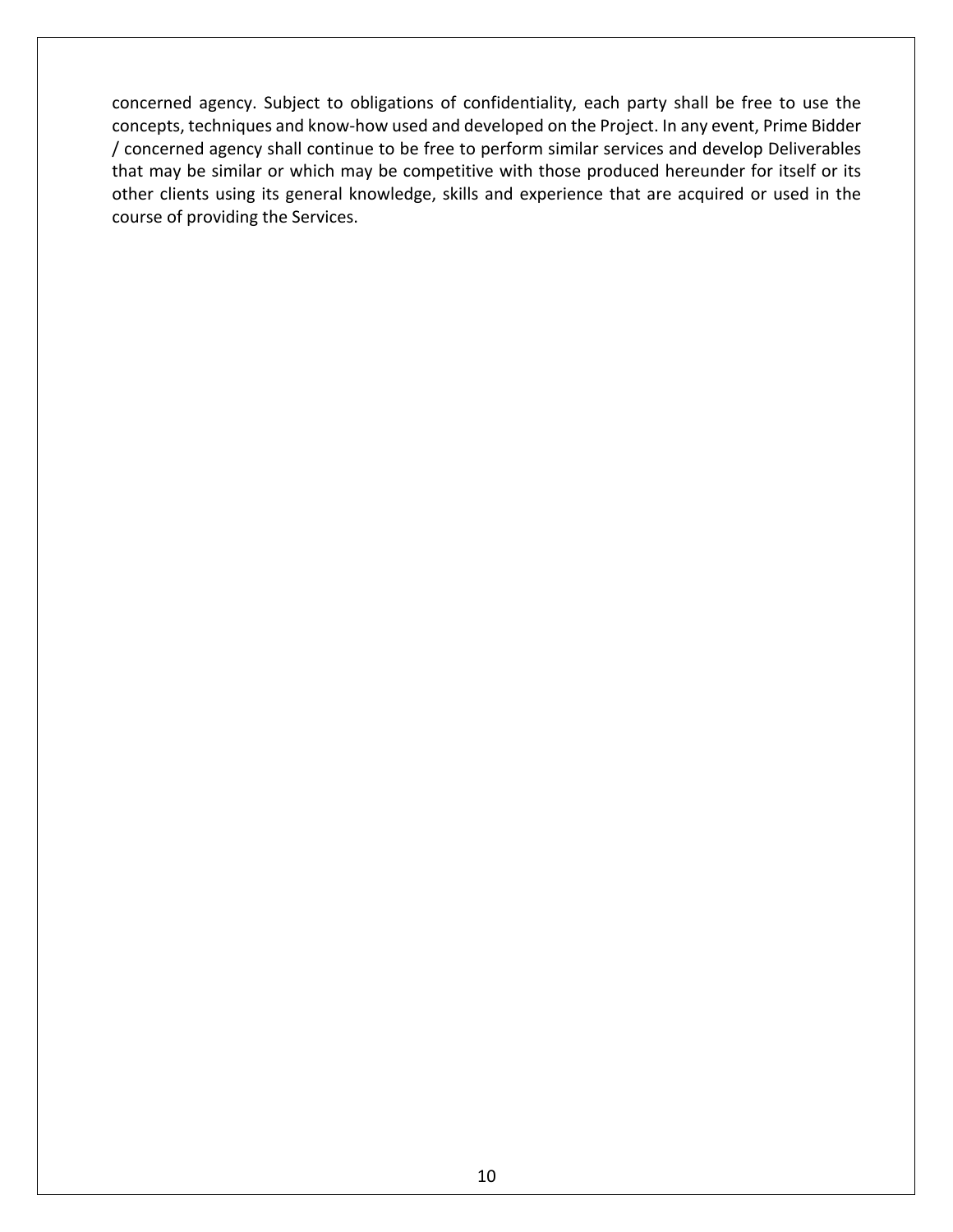# **4. GENERAL CONDITIONS OF BID**

#### **4.1 Bid Currencies**

Prices shall be quoted in Indian National Rupees (INR).

#### **4.2 Authentication of Bids**

The original and all copies of the Bid shall be typed or written in indelible ink. All copies of the bid shall be signed by the Bidder or a person or persons duly authorized to bind the Bidder to the Agreement. All pages of the Bid, except for un-amended printed literature, shall be initialed and stamped by the person or persons signing the Bid.

#### **4.3 Amendment of NIA Document**

At any time before the deadline for submission of bids, ASDM may, for any reason, at its own discretion, modify the Bid Document through an amendment notice. Any amendments made in to this document shall be communicated by means of notification and shall be published on ASDM's website https://asdm.assam.gov.in

ASDM shall not be responsible if the bidders fail to make note of such amendments. All such amendments shall be binding on all the bidders. The bidders are also advised to visit the aforementioned website on regular basis for checking necessary updates. ASDM also reserves the rights to amend the dates mentioned in this NIA for bid process.

#### **4.4 Validation of Interlineations in Bid**

The bid shall contain no interlineations, erasures or overwriting except as necessary to correct errors made by the bidder, in which case such corrections shall be initialed by the person or persons signing the bid.

#### **4.5 Cost of Bidding**

The bidder is responsible for all costs incurred in connection with participation in this process, including, but not limited to, costs incurred in conduct of informative and other diligence activities, participation in meetings/discussions/presentations, preparation of proposal, in providing any additional information required by ASDM to facilitate the evaluation process, and in negotiating a definitive Service Agreement and all such activities related to the bid process. This NIA does not commit ASDM to award a contract or to engage in negotiations. Further, no reimbursable cost may be incurred in anticipation of award of contract for implementation of project.

#### **4.6 Language of Bids**

The proposal and all correspondence and documents shall be written in English. In case of accompanying literature being in a language other than English, a certified translation should accompany the documents as a part of the NIA. All proposals and accompanying documentation will become the property of ASDM and will not be returned.

#### **4.7 Bid Prices**

a. The bidder shall indicate the price in accordance with format provided in the NIA and same will be used for the purpose of evaluation of bids by ASDM. Quoting disproportionately low cost may lead to rejection of bids at the discretion of ASDM.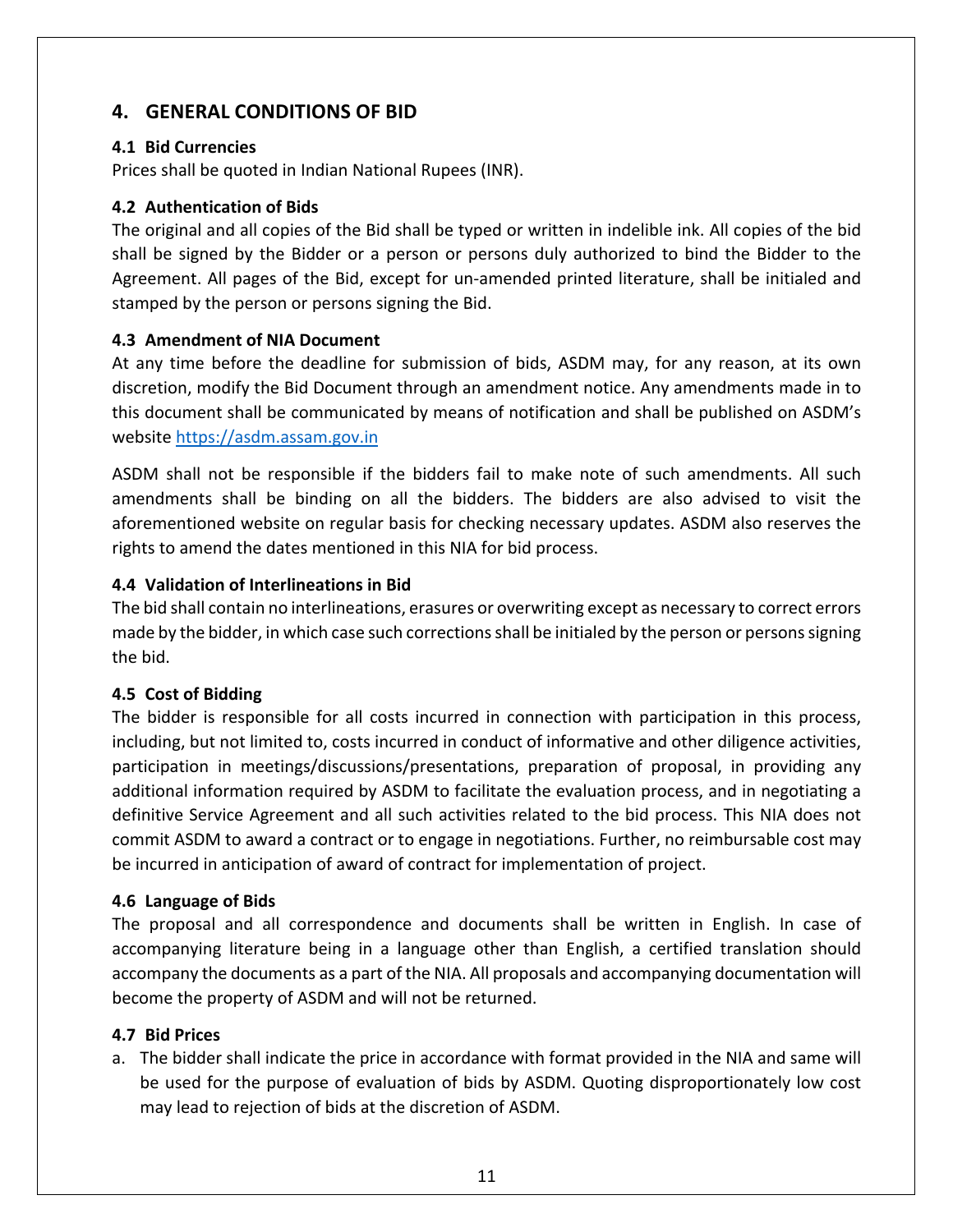b. The bidder shall prepare the bid based on details provided in the NIA. It must be clearly understood that the Scope of Work is intended to give the bidder an idea about the order and magnitude of the work and is not in any way exhaustive and guaranteed by ASDM.

#### **4.8 Bid Validity Period**

- a. The proposals shall be valid for a period of 180 days from the date of submission of bids. A proposal valid for a shorter period may be rejected as non-responsive. On completion of the validity period, unless the bidder withdraws his proposal in writing, it will be deemed to be valid until such time that the Bidder formally (in writing) withdraws his proposal.
- b. In exceptional circumstances, at its discretion, ASDM may solicit the bidder's consent for an extension of the validity period. The request and the responses thereto shall be made in writing/ email.

#### **4.9 Modifications and Withdrawal of Bids**

No proposal may be modified/ withdrawn in the interval between the deadline for submission of proposals and the expiration of the validity period specified by the bidder on the proposal form. In case the bidder wishes to withdraw the Bid after the date of opening of the bids he may do so, but the EMD of the Bidder shall be forfeited.

#### **4.10 Contacting ASDM**

- a. No Bidder shall contact the ASDM on any matter relating to its Bid, from time of opening of bid to the time the work is awarded. If the Bidder wishes to bring additional information to the notice of the NIA Issuing Authority, the same should be done in writing to ASDM. The NIA Issuing Authority reserves the right to decide whether such additional information should be considered or otherwise.
- b. Any effort by a Bidder to influence the NIA Issuing Authority in its decision on Bid evaluation, bid comparison or contract award may result in disqualification of the Bidder's Bid and also forfeiture of his Bid security.

# **4.11 Right to accept any Bid and to reject any or all Bids**

ASDM reserves the right to accept or reject any proposal, and to annul the tendering process and reject all proposals at any time prior to award of work, without thereby incurring any liability to the affected bidder(s) or any obligation to inform the affected bidder(s) of the grounds for action so taken.

#### **4.12 Expenses for the Agreement**

The incidental expenses of execution of Agreement/Contract shall be borne by the successful Bidder.

# **4.13 Failure to agree with the Terms & Conditions of the NIA/Contract**

- a. Failure of the successful Bidder to agree with the Terms & Conditions of the NIA shall constitute sufficient grounds for the annulment of the award, in which event ASDM may forfeit the EMD.
- b. In the event of annulment of the award, ASDM may award the project to the subsequent bidder highest Total Score or call for new bids.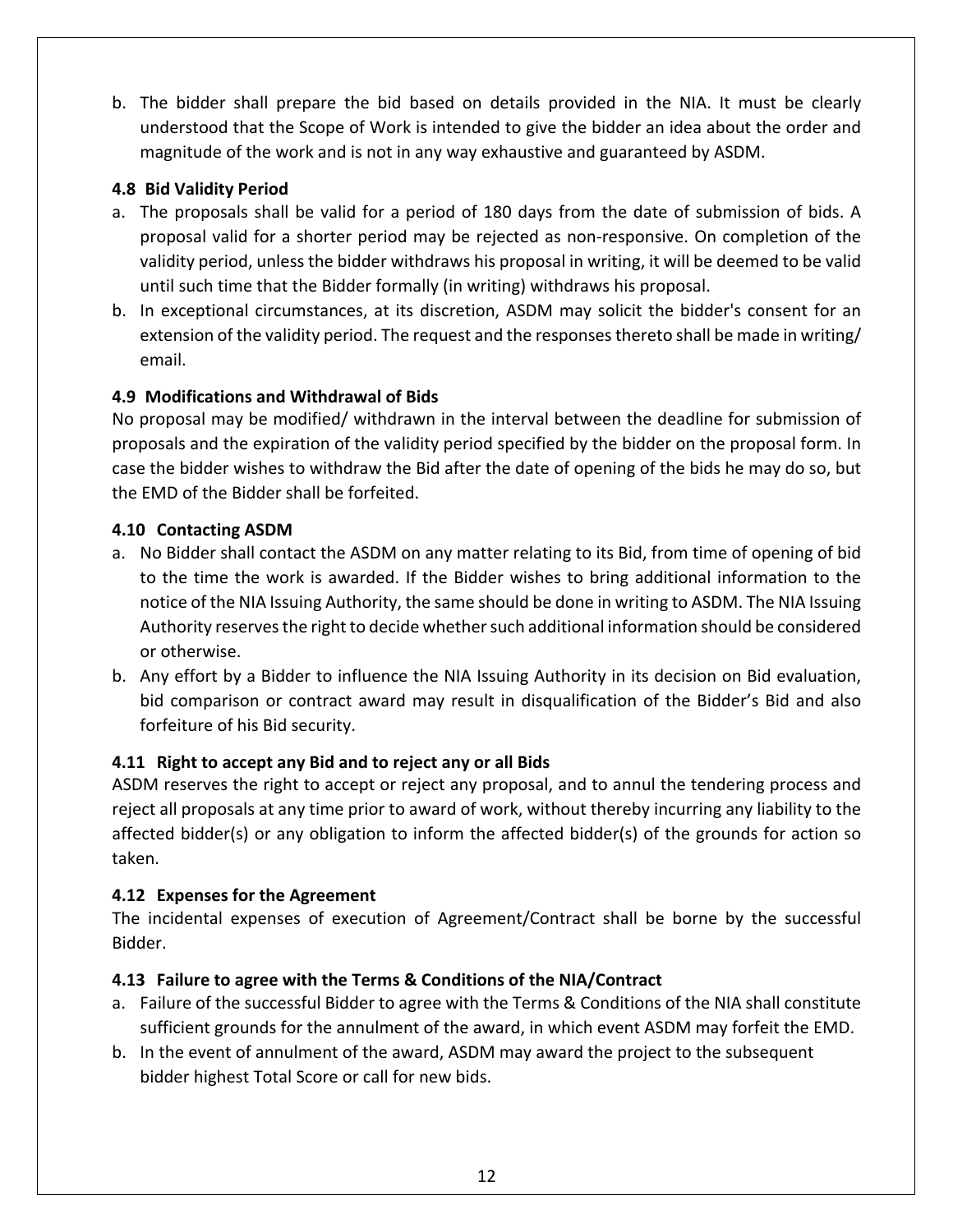#### **4.14 Performance Bank Guarantee**

- a. The successful bidder shall at his own expense may deposit with ASDM, within 15 (fifteen) days after the receipt of notification of Award of the Contract (Letter of Intent) from ASDM, an unconditional and irrevocable Performance Bank Guarantee (PBG) from a Scheduled Bank acceptable to ASDM, payable on demand, for the due performance and fulfillment of the Agreement by the bidder.
- b. This PBG shall be for an amount equivalent to 2% of Agreement value. All incidental charges whatsoever such as premium, commission etc. with respect to the PBG shall be borne by the bidder. The PBG shall be valid for six months post completion of the Project. Subject to the terms and conditions in the Performance Bank Guarantee, at the end of project final acceptance sign off, the Performance Bank Guarantee may be discharged/ returned by ASDM upon being satisfied that there has been due performance of obligations of the Bidder under the Agreement. However, no interest shall be payable on Performance Guarantee.

#### **4.15 Rejection on grounds of malpractices**

- a. Bidders may specifically note that while evaluating the proposals, if it comes to ASDM knowledge expressly or implied, that some Bidders may have colluded in any manner whatsoever or otherwise joined to form an alliance resulting in delaying the processing of proposal then the Bidders so involved are liable to be disqualified for this Contract as well as for a further period of three years from participation in any of the tenders floated by the ASDM.
- b. ASDM will reject a proposal for award if it determines that the Bidder recommended for award, or any of its personnel, or its agents or, Vendors and/or their employees, has, directly or indirectly, engaged in corrupt, fraudulent, collusive, coercive, or obstructive practices in competing for the Contract in question;

For the purposes of this provision, the terms are set forth as follows:

- i. "Corrupt practice" is the offering, giving, receiving, or soliciting, directly or indirectly, of anything of value to influence improperly the actions of another party;
- ii. "Fraudulent practice" is any act or omission, including a misrepresentation, that knowingly or recklessly misleads, or attempts to mislead, a party to obtain a financial or other benefit or to avoid an obligation;
- iii. "Collusive practice" is an arrangement between two or more parties designed to achieve an improper purpose, including to influence improperly the actions of another party;
- iv. "Coercive practice" is impairing or harming, or threatening to impair or harm, directly or indirectly, any party or the property of the party to influence improperly the actions of a party;
- v. "Obstructive practice" is deliberately destroying, falsifying, altering, or concealing of evidence material to the investigation or making false statements to ASDM in order to materially impede an investigation into allegations of a corrupt, fraudulent, coercive or collusive practice; and/or threatening, harassing or intimidating any party to prevent it from disclosing its knowledge of matters relevant to the investigation or from pursuing the investigation.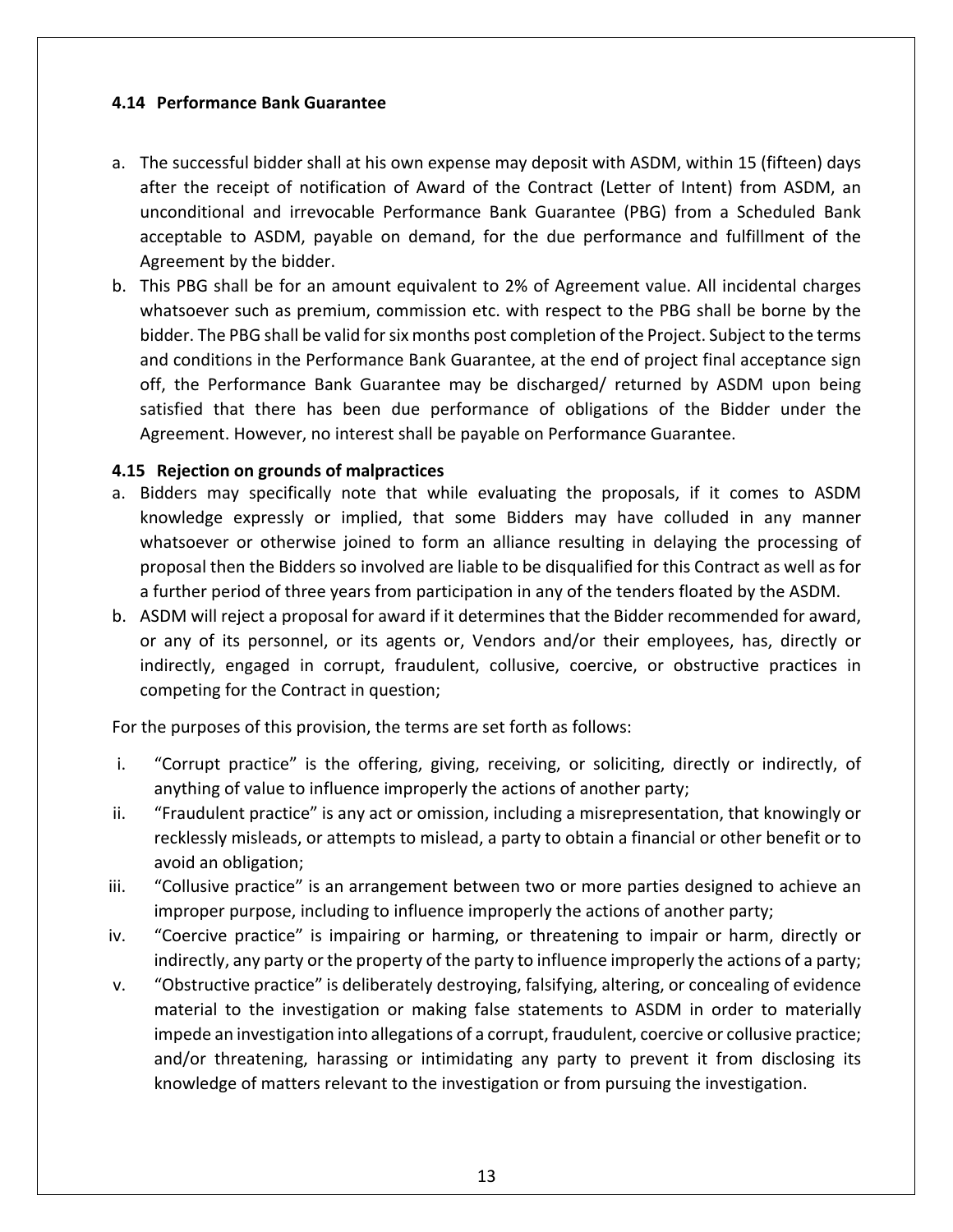### **4.16 Concessions permissible under statutes and Income Tax Liability**

Bidder, while quoting against this NIA, must take cognizance of all concessions permissible under the statutes including the benefit under Goods and Services Act, 2017, failing which it will have to bear extra cost where Bidder does not avail concessional rates of levies like customs duty, excise duty, sales tax, etc. ASDM will not take any responsibility towards this. However, ASDM may provide necessary assistance, wherever possible, in this regard.

The Bidder and Personnel shall pay such direct and indirect taxes, duties including import duties, fees and other impositions levied under the Applicable Laws in India.

#### 4.16.1 Force Majeure

Definition:

- For the purposes of this Agreement, "Force Majeure" means an event which is beyond the reasonable control of a Party, and which makes a Party's performance of its obligations hereunder impossible or so impractical as reasonably to be considered impossible in the circumstances, and includes, but is not limited to, war, riots, civil disorder, earthquake, fire, explosion, storm, flood or other adverse weather conditions, strikes, lockouts or other industrial action (except where such strikes, lockouts or other industrial action are within the power of the Party invoking Force Majeure to prevent), confiscation or any other action by government agencies.
- Force Majeure shall not include (i) any event which is caused by the negligence or intentional action of a Party or agents employees thereof, nor (ii) any event which a diligent Party could reasonably have been expected to both (A) take into account at the time of the conclusion of this Agreement and (B) avoid or overcome in the carrying out of its obligations hereunder
- Force Majeure shall not include insufficiency of funds or failure to make any payment required hereunder.
- 4.16.2 Notification procedure for Force Majeure
	- a. The affected Party shall notify the other Party of a Force Majeure event within seven (7) days of occurrence of such event. If the other Party disputes the claim for relief under Force Majeure it shall give the claiming Party written notice of such dispute within thirty (30) days of such notice.
	- b. Upon cessation of the situation which led the Party claiming Force Majeure, the claiming Party shall within seven (7) days hereof notify the other Party in writing of the cessation and the Parties shall as soon as practicable thereafter continue performance of all obligations under this Agreement.

#### 4.16.3 Consultation and duty to mitigate

The affected Party shall, at its own cost, take all steps reasonably required to remedy and mitigate the effects of the Force Majeure event and restore its ability to perform its obligations under this Agreement as soon as reasonably practicable. The Parties shall consult with each other to determine the reasonable measures to be implemented to minimize the losses of each Party resulting from the Force Majeure event. The affected Party shall keep the other Parties informed of its efforts to remedy the effect of the Force Majeure event and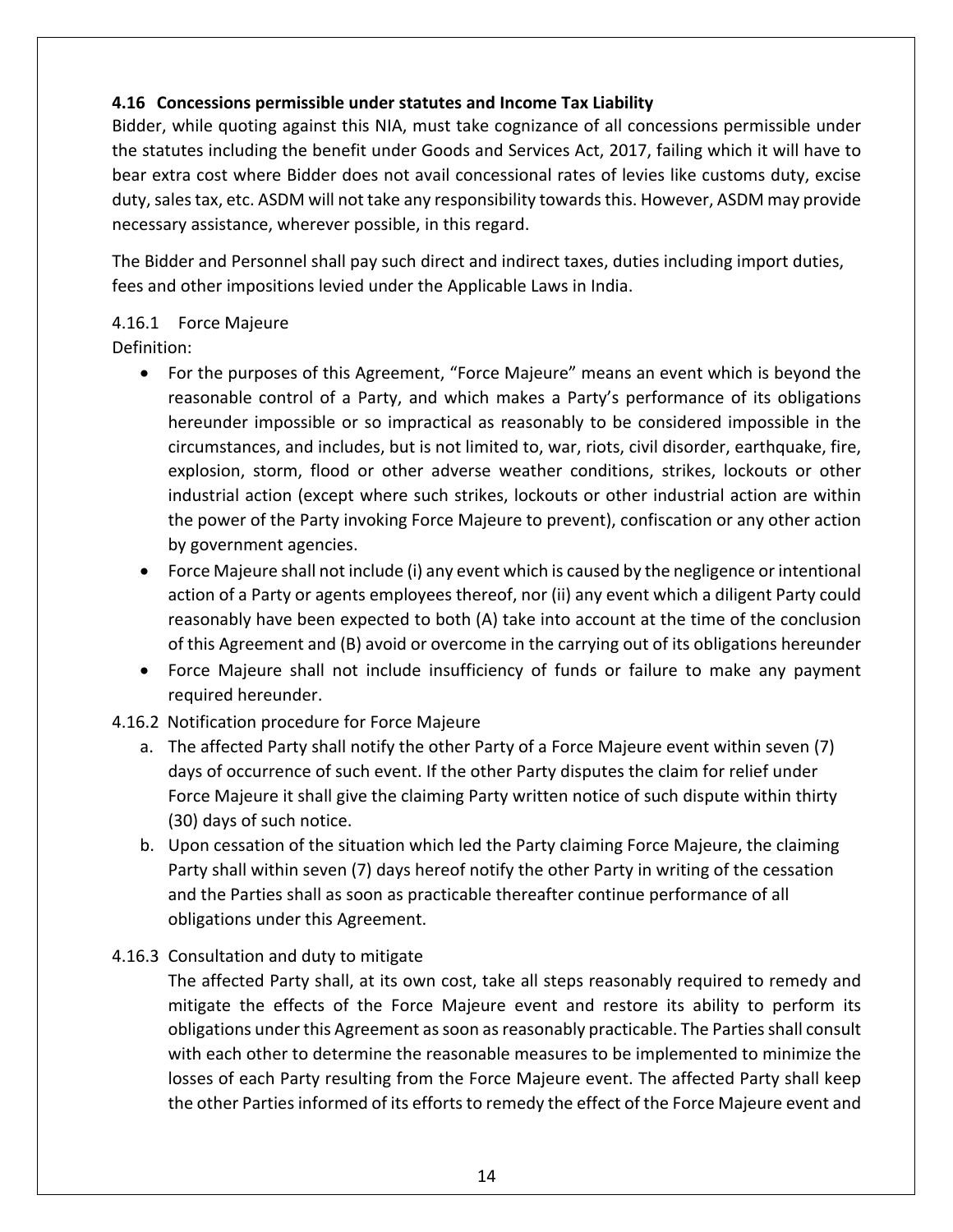shall make reasonable efforts to mitigate such event on a continuous basis and shall provide written notice of the resumption of performance hereunder.

#### **4.17 Dispute Resolution: -**

The parties will try to mutually resolve any disputes as far as practically possible. In case, the dispute could not be resolved mutually, the parties will go for Arbitration. The place of Arbitration will be at Guwahati. Also, all legal matters arising out of this agreement will be subject to the jurisdiction of the Hon'ble courts situated at Guwahati.

#### **4.18 Penalty Clause**

In case the deliverable is delayed beyond the submission date or the revised completion date (as agreed by ASDM in writing), penalty will be leviable as per Service Level Metrices in Appendix I.

#### **4.19 Testing**

The bidder shall provide the Testing strategy including traceability matrix, Test Cases and conduct testing of various components of the software developed/customized (e.g. including conference room pilots, unit tests, System integration tests, Stress tests, Security Testing and final user acceptance test.). Details of the testing strategy and approach should be provided in the response. The bidder is responsible to identify and inform the ASDM regarding testing requirements and impacts. Bidder shall provide complete support to ASDM team or their representatives at the time of user acceptance testing. It would be bidder's responsibility to ensure that all issues raised during User Acceptance Testing (UAT) are closed and signed-off from respective authority.

#### **4.20 Handholding Support**

Bidder shall also provide hand-holding support to ASDM's personnel for a period of three months from the date of Go-Live of respective application. These personnel must be clearly identified exclusively for this role. Bidder shall provide at least 2 people for hand-holding support at ASDM. Bidder shall handover at the end of maintenance period: Latest source code, manuals, guidelines must be handed over to at the end of maintenance period. This will include softcopy of following set of documents

- Source code, latest version
- Application installation and configuration
- User manual for all active entities

#### **4.21 Data Privacy**

There should not be any data fudging and follow the data privacy act provided by India's regulatory mechanism for data protection and privacy in the Information Technology Act, 2000 ("the IT Act") and its corresponding Information Technology (Reasonable Security Practices and Procedures and Sensitive Personal Data or Information) Rules, 2011 ("the IT Rules").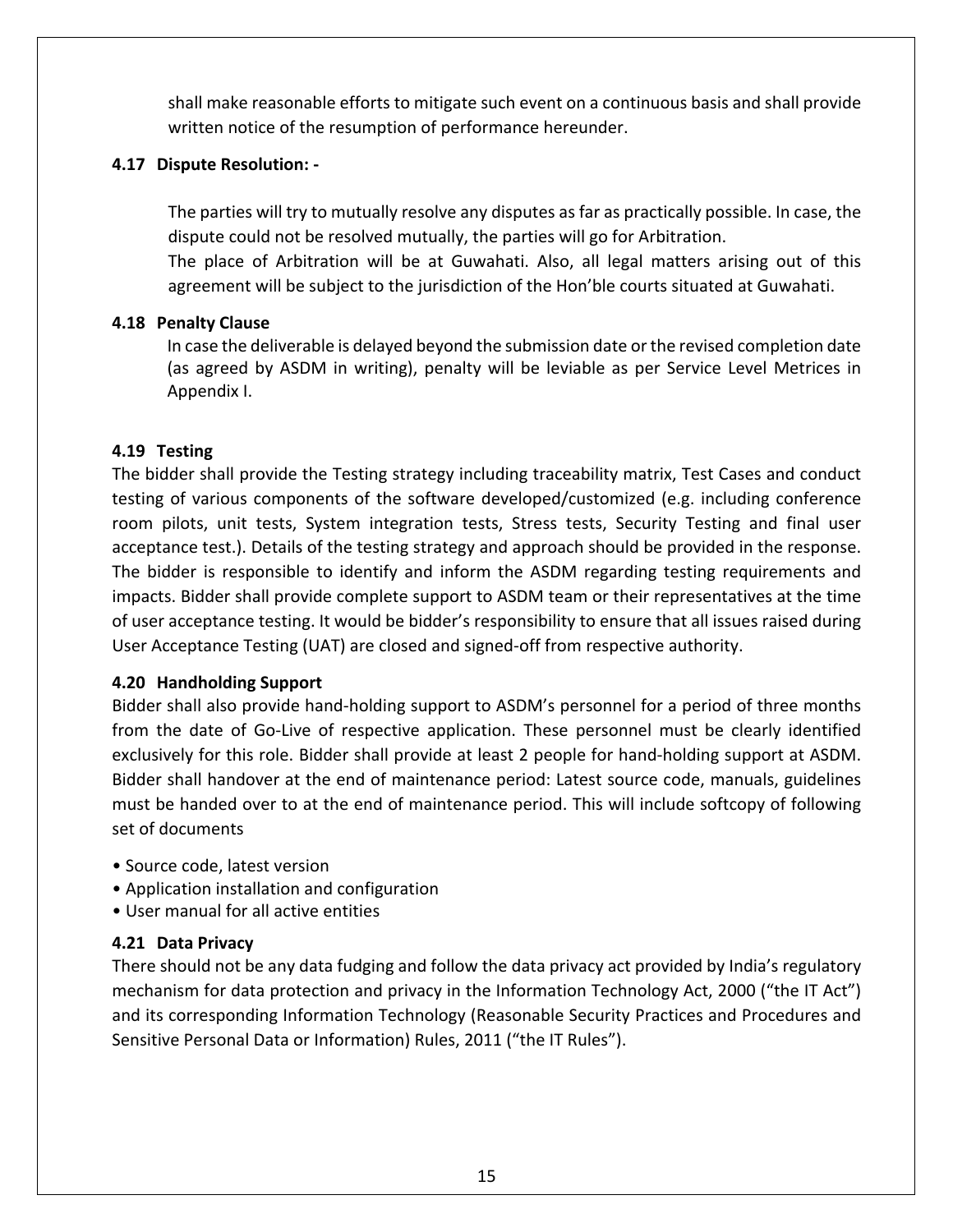# **5. ANNEXURES**

# **Section I – Format for Qualification and Technical Bid**

# **Form 1 – Bid Main Cover Letter**

To, Mission Director, Assam Skill Development Mission (ASDM) Katabari, DPS Road, NH-37, Garchuk, Guwahati-781035

Sir,

Having examined the NIA document, the receipt of which is hereby duly acknowledged, we, the undersigned, offer to provide the services as required and outlined in the NIA for "SELECTION OF AGENCIES ON CREATION OF WEB PORTAL FOR PLACEMENT LINKAGES" for Assam Skill Development Mission.

- 1. The Technical Bid has been signed by the Authorized Signatory.
- 2. We do hereby undertake, that, in the event of acceptance of our bid, the services shall be provided as stipulated in the NIA document and that we shall perform all the incidental services.
- 3. We agree to abide by our offer for a period of 120 days from date of submission of bid.
- 4. We have carefully read and understood the terms and conditions of the NIA and the conditions of the contract applicable to the bid and we do hereby undertake to provide services as per terms and conditions mentioned in the NIA.
- 5. Non-Refundable Payment of INR 5,000.00 (INR Five Thousand Only) for the cost of NIA document/ bid fee in the form of a Demand Draft is enclosed in a separate sealed Cover details of which are given below:

DD Number………………………………………… Bank………………………………………

- 6. EMD for an amount equal to INR 25,000 (INR Twenty-five thousand only) in the form of a Demand Draft is enclosed in a separate sealed Cover details of which are given below: DD Number………………………………………… Bank………………………………………
- 7. The information contained in this Bid or any part thereof, including its exhibits, schedules, and other document(s) delivered or to be delivered to ASDM, is true, accurate, and complete.
- 8. It is hereby confirmed that I/We are entitled to act on behalf of our corporation/company/ firm/organization and empowered to sign this document as well as such other documents, which may be required in this connection.

Yours sincerely,

(Signature) (In the capacity of) Date: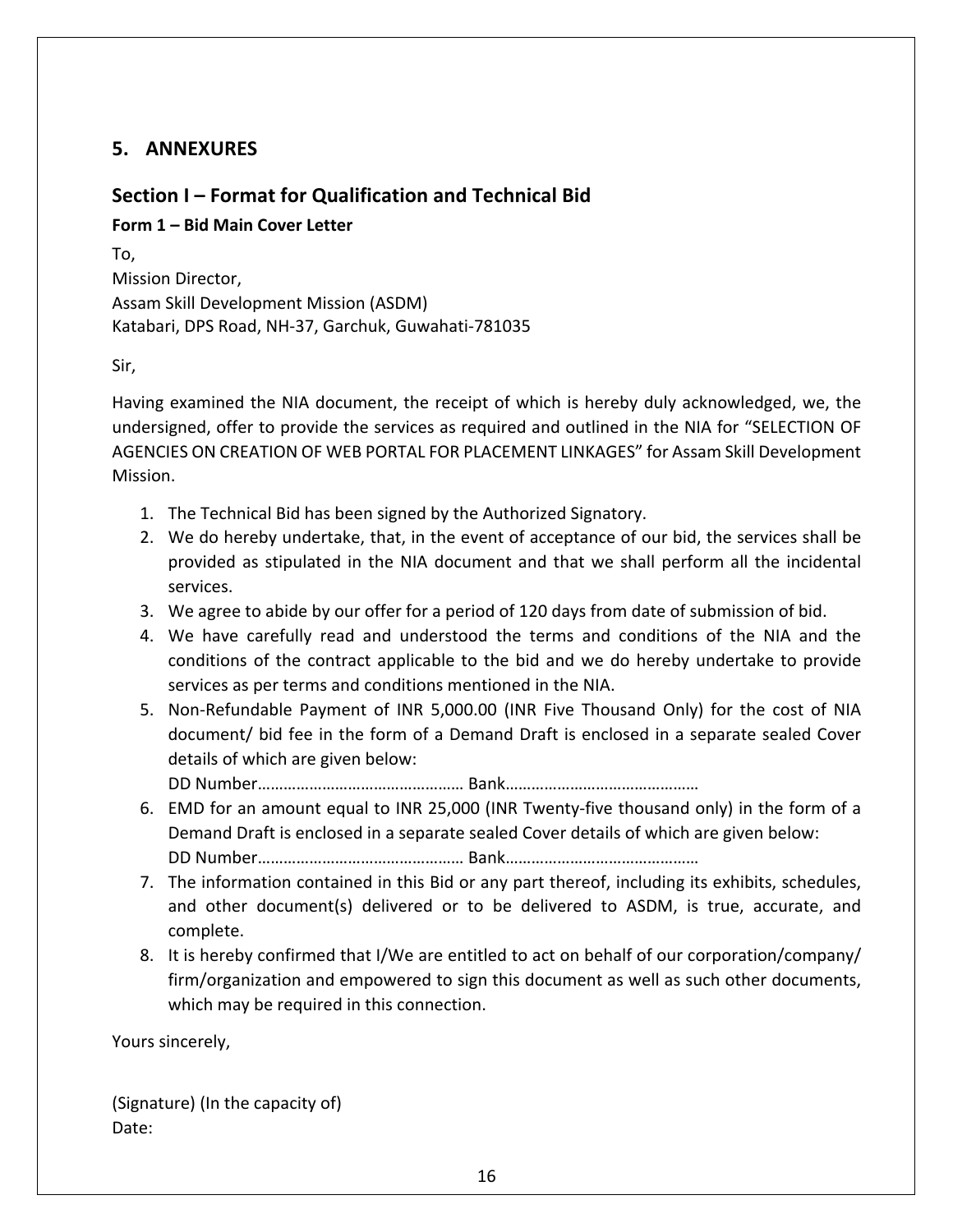Duly authorized to sign the NIA Response for and on behalf of: (Name and Address of Company) Seal/Stamp of bidder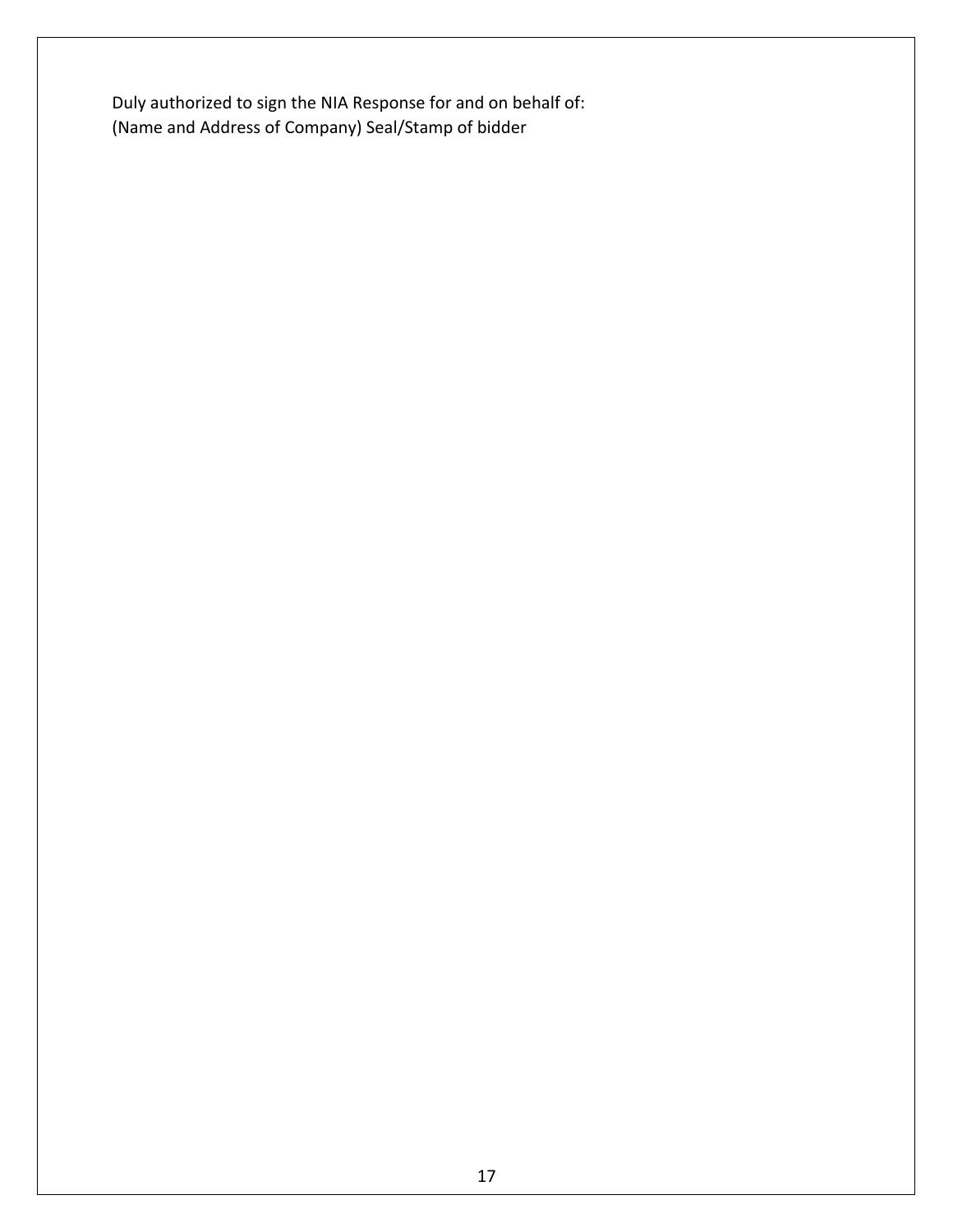# **Form 2(a): Pre-qualification Criteria checklist**

| <b>Criteri</b><br>a No. | <b>Criteria Description</b>                                                                                                                                                    | <b>Documents Required</b>                                                          | <b>Docume</b><br>nt Ref<br>Page No. |
|-------------------------|--------------------------------------------------------------------------------------------------------------------------------------------------------------------------------|------------------------------------------------------------------------------------|-------------------------------------|
| 1.                      | a. The sole bidder must be a legal entity<br>registered in India<br>b. The sole or the prime bidder should be in<br>business for at-least 2 years as on bid<br>submission date | 1. Copy<br>0f<br>certificate of<br>incorporation<br>for the sole/<br>prime bidder. |                                     |
| 2.                      | The sole bidder must have minimum<br>average annual turnover of INR 1 crores<br>from the last 3 financial years 2017-18,<br>2018-19, 2019-20.                                  | As per Form-11                                                                     |                                     |
| 3.                      | The Sole bidder must have positive<br>profitability during the past 2 financial<br>years i.e. FY 2017-18, 2018-19 and 2019-<br>20.                                             | Audited<br>Profit & Loss<br>statement                                              |                                     |
| 4.                      | The Sole bidder must have a valid PAN<br>and GST certificate                                                                                                                   | Copy of the PAN and<br><b>GST</b> certificate                                      |                                     |

Name & Signature

Authorized Signatory **Company Seal**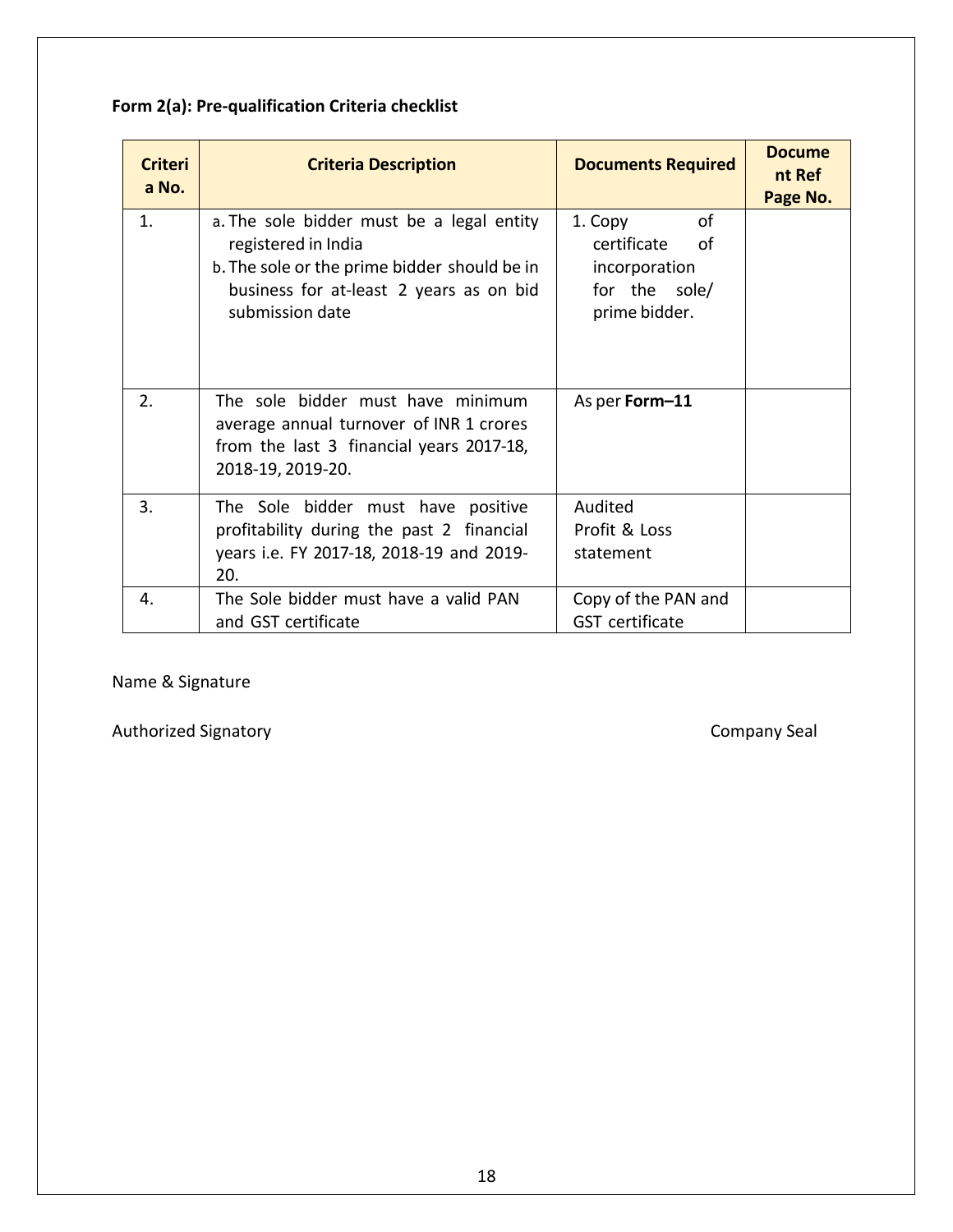# **Form 2(b): Marking Criteria**

The evaluation will be measured on whether the bidder's proposed solution meets ASDM need as below:

| SN      | <b>Evaluation Criteria</b>                                                                                                                                                                                                                                                 | Maximum<br>Score | <b>Required Forms</b>                                                                               |  |  |
|---------|----------------------------------------------------------------------------------------------------------------------------------------------------------------------------------------------------------------------------------------------------------------------------|------------------|-----------------------------------------------------------------------------------------------------|--|--|
|         | (A) Marking Criteria for Paper Based Evaluation                                                                                                                                                                                                                            |                  |                                                                                                     |  |  |
| A.1     | Past experience of software development<br>and consulting projects under Govt. of<br>Assam.<br>No. of such projects shall be scored as<br>below:<br>>=5 projects - 15 marks<br>3-4 projects - 10 marks<br>1-2 projects - 05 marks<br>0 projects - no marks will be awarded | 15               | with<br>Form-5<br>along<br>supporting work orders/<br>agreement/<br>Lol/<br>completion certificate. |  |  |
| A.2     | Past experience in handling large amount<br>of user data in a web portal:<br>>=2 Lakhs - 15 marks<br>1.5-2 Lakhs - 10 marks<br>0.5-1 Lakh - 05 marks<br>< 0.5 Lakhs - no marks will be awarded                                                                             | 15               | Supporting documents<br>to clearly prove<br>the<br>criteria<br>must<br>be<br>enclosed.              |  |  |
| A.3     | Relevant experience of key personnel -<br>Education qualification, experience of<br>executing similar projects.                                                                                                                                                            | 25               | Enclosed separately in the<br>next page                                                             |  |  |
| A.4     | Proposed Methodology and Work Plan                                                                                                                                                                                                                                         | 10               | enclosed<br>To<br>be<br>in<br>technical proposal                                                    |  |  |
| A.5     | Department of Industrial<br>Policy &<br>Promotion (DIPP) Registered?<br>Yes - 05 marks<br>No - no marks will be awarded                                                                                                                                                    | 5                | Provide proof of DIPP<br>StartupIndia Recognition<br>certificate.                                   |  |  |
| (B)     | Marking Criteria for Presentation Based Evaluation                                                                                                                                                                                                                         |                  |                                                                                                     |  |  |
| B       | Approach, Methodology, Work / Execution<br>Plan, Key Personnel                                                                                                                                                                                                             | 30               |                                                                                                     |  |  |
| $A + B$ | Total                                                                                                                                                                                                                                                                      | 100              |                                                                                                     |  |  |

\*\* Supporting documents/ documentary proof/CVs/ Self-declared certificate to be submitted by bidder for point A and B wherever applicable. In absence of sufficient supporting documents, ASDM may award zero marks without asking for clarifications.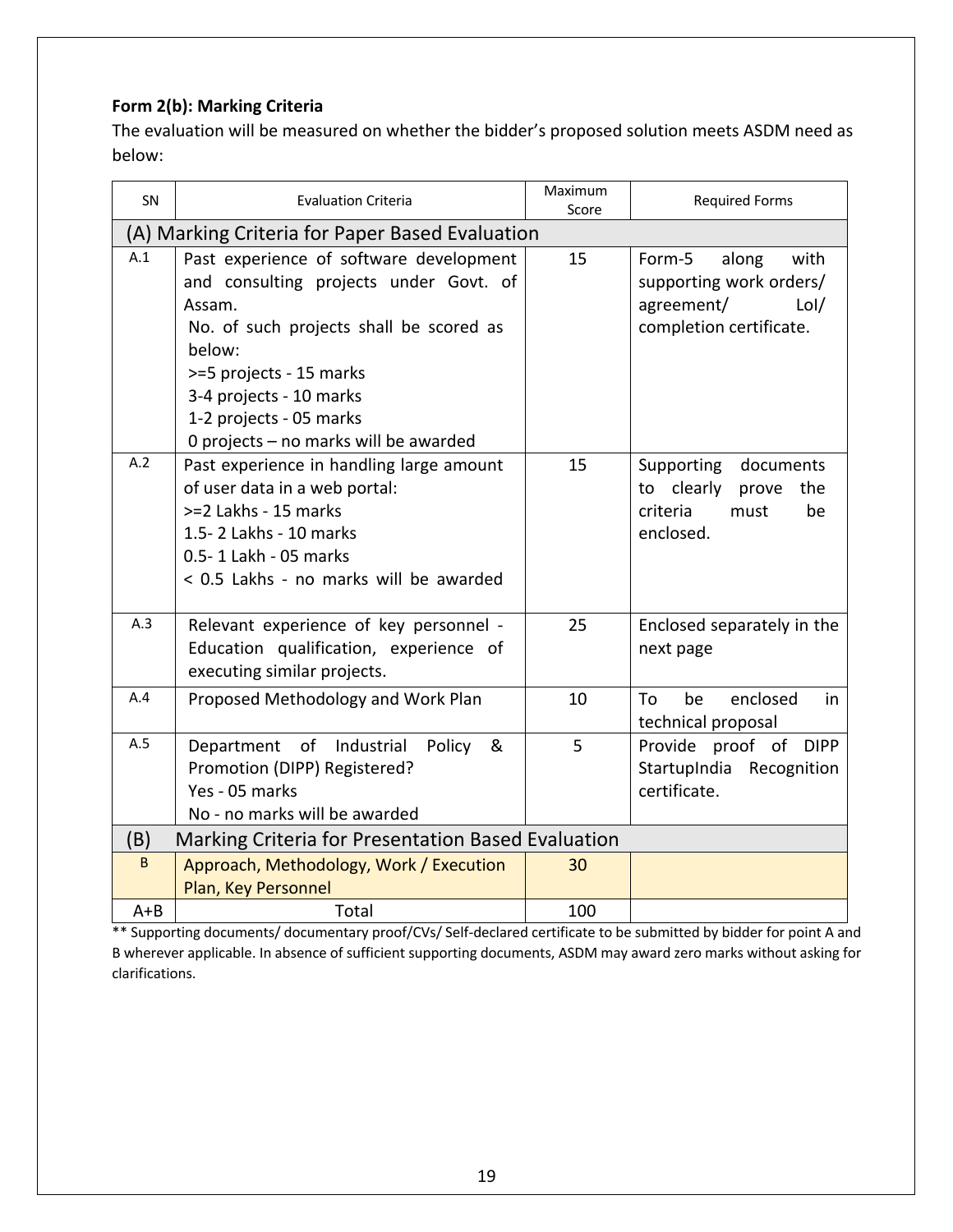| A.3 | Relevant Experience of the Key<br>Personnel | Total<br>Marks 25 | Education<br>qualification, experience of<br>similar projects and other<br>executing<br>research. |
|-----|---------------------------------------------|-------------------|---------------------------------------------------------------------------------------------------|
| la  | <b>Technical Manager</b>                    | 10                | Experience of Minimum 15 year in<br>Software Design and Development. (Max.<br>15 marks)           |
| b   | Program Manager                             | 10                | Experience of Minimum 15 year in Project.<br>(Max. 15 marks)                                      |
| C   | Senior Software Engineer                    | 5                 | Experience of Minimum 5 year in Software<br>Design and Development. (Max. 15 marks)               |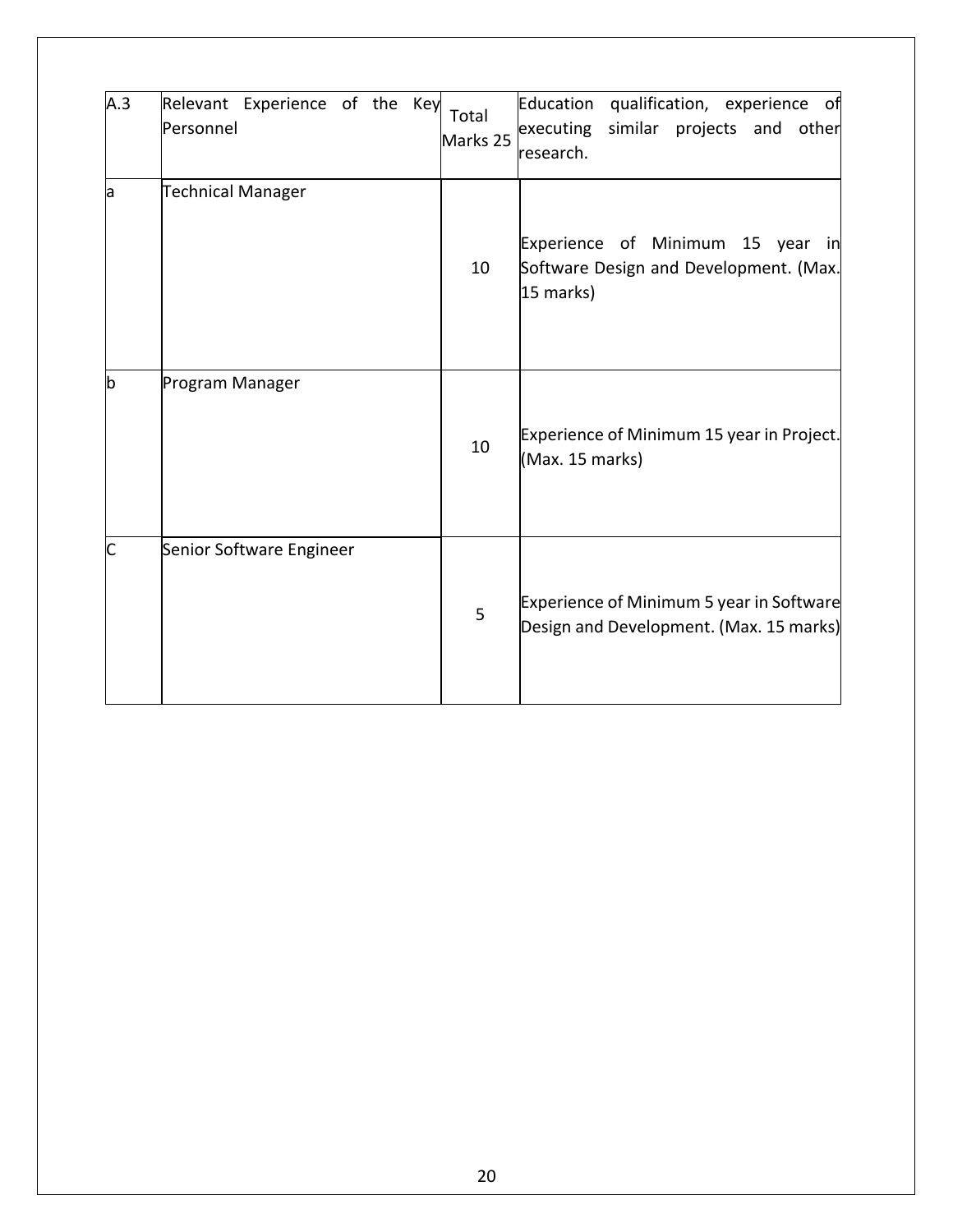# **Form 3: General Information about the Bidder**

| <b>Details of the Bidder/Prime Bidder (Company)</b> |                                                                                                               |              |  |
|-----------------------------------------------------|---------------------------------------------------------------------------------------------------------------|--------------|--|
| 1.                                                  | a) Name of the bidder                                                                                         |              |  |
| 2.                                                  | Address of the bidder                                                                                         |              |  |
| 3.                                                  | a) Legal status of the bidder                                                                                 |              |  |
| 4.                                                  | a) Details of incorporation of the bidder                                                                     | Date: Ref. # |  |
| 5.                                                  | Details of Commencement of Business of the<br>a)<br>bidder                                                    | Date: Ref. # |  |
| 6.                                                  | Valid Goods & Services Tax (GST) registration no.<br>a)<br>of the bidder                                      |              |  |
| 7.                                                  | a) Permanent Account Number (PAN) of the bidder                                                               |              |  |
| 8.                                                  | Name & Designation of the contact person to<br>whom all references shall be made regarding this<br><b>NIA</b> |              |  |
| 9.                                                  | Telephone No. (with STD Code)                                                                                 |              |  |
| 10.                                                 | E-Mail of the contact person:                                                                                 |              |  |
| 11.                                                 | Fax No. (with STD Code)                                                                                       |              |  |
| 12.                                                 | Website                                                                                                       |              |  |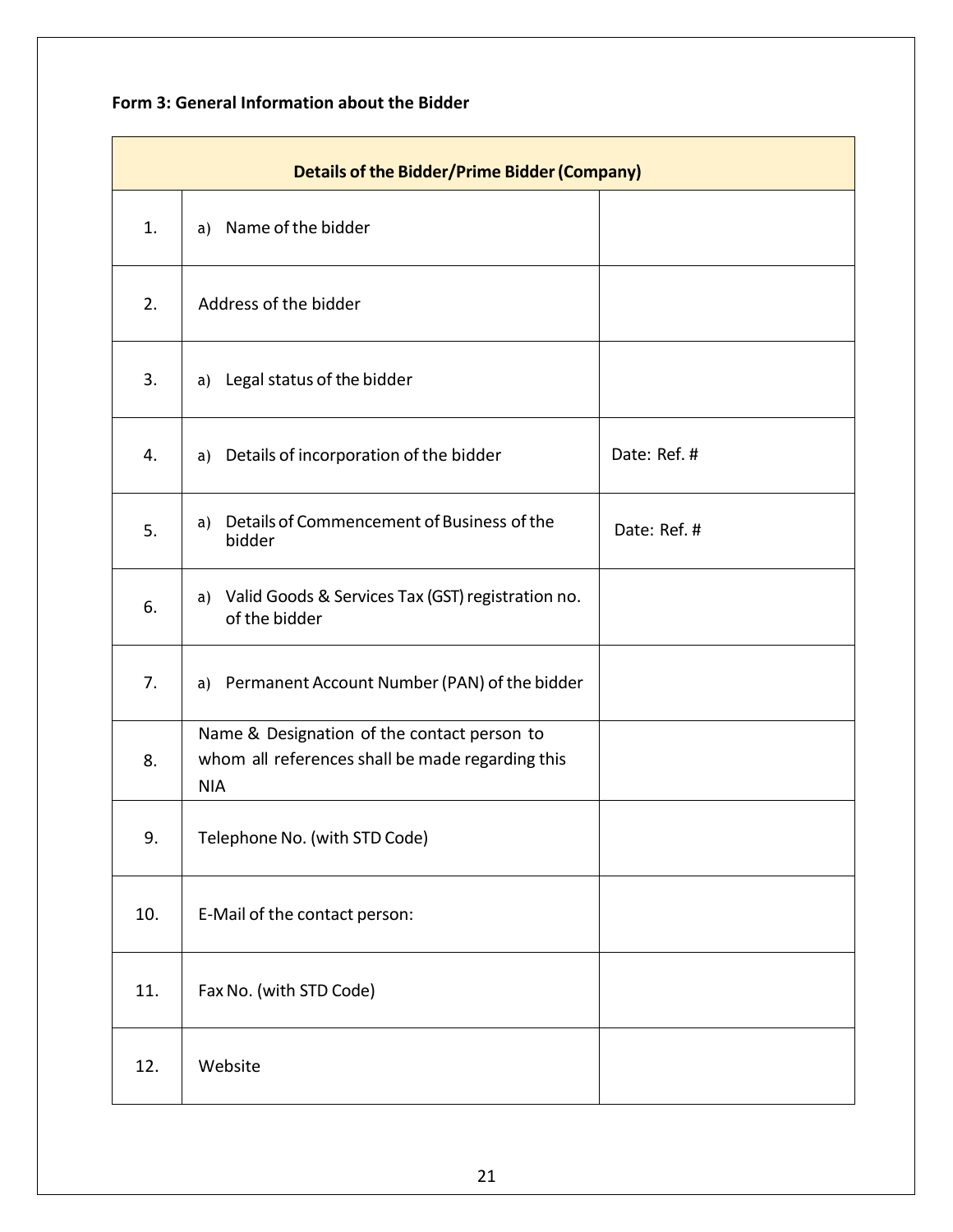#### **Form 4: Affirmative Statement for Conflict of Interest**

[On the letterhead of the organization]

#### **Self-Certificate**

To Mission Director, Assam Skill Development Mission (ASDM) Katabari, DPS Road, NH-37, Garchuk, Guwahati-781035

Sir,

Bidder shall furnish on its Letterhead an affirmative statement as to the existence of, absence of, or potential for conflict of interest on the part of the bidder due to prior, current, or proposed contracts, engagements, or affiliations with ASDM.

Additionally, such disclosure shall address any and all potential elements (time frame for service delivery, resource, financial or other) that would adversely impact the ability of the bidder to complete the requirements as given in the NIA.

Yours sincerely,

Dated \_\_\_\_\_\_ this Day \_\_\_\_\_\_ of 2020

(Signature) (In the capacity of)

Duly authorized to sign the NIA Response for and on behalf of:

(Name and Address of Company)

Seal/Stamp of bidder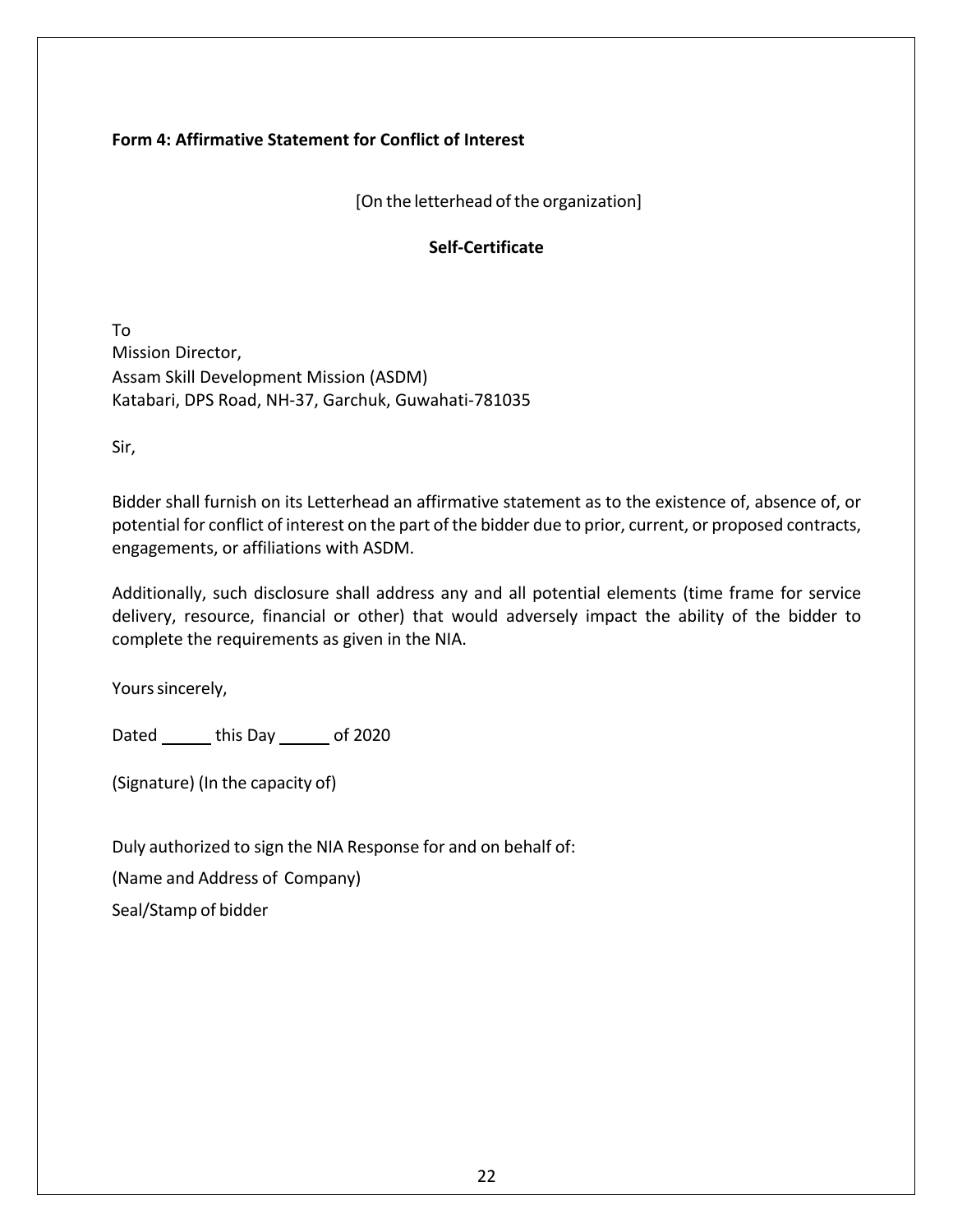#### **Form 5: Detailed Work plan for performing the assignment**

*Bidder to provide detailed activity and resource schedule for the entire work plan for the project*

In case bidders wish to provide any additional documentation, brochures etc. of above, they may do so by attaching the same as clearly referenced supplemental information.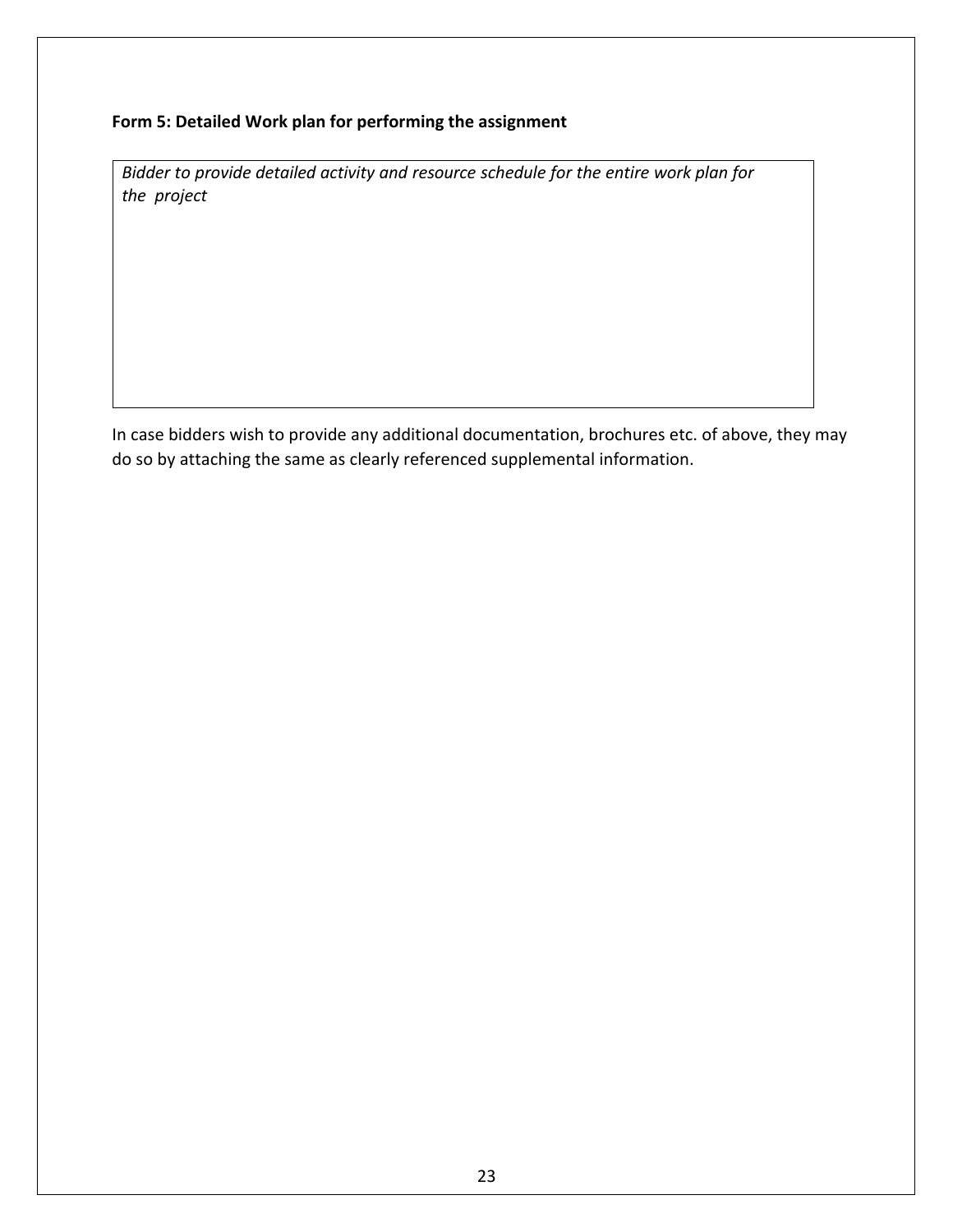#### **Form 06: Financial Information**

The applicant should give declaration by chartered accountant on their letter head duly signed and sealed in following format.

# **To whomsoever it may concern**

On the basis of audited financial statements, we hereby certify that (Name of Agency) having registered office at (Office address) has an average annual turnover of Rupees 100 Crores in the three consecutive years (2019-20, 2018-19, 2017-18). The details of annual turnover are mentioned below:

| SI. No. | <b>Financial Year</b> | Annual Turnover (INR) | Net Profit (INR) |
|---------|-----------------------|-----------------------|------------------|
|         | 2017-18               |                       |                  |
|         | 2018-19               |                       |                  |
|         | 2019-20               |                       |                  |
|         | Average Turnover      |                       |                  |

Note: Audited financial statements for the past three years (2015-2016, 2016-17, 2017-18) should be submitted by the Applicant.

(Chartered Accountant):

Signature Name Registration No. Contact No.

Seal:

Date:

Place: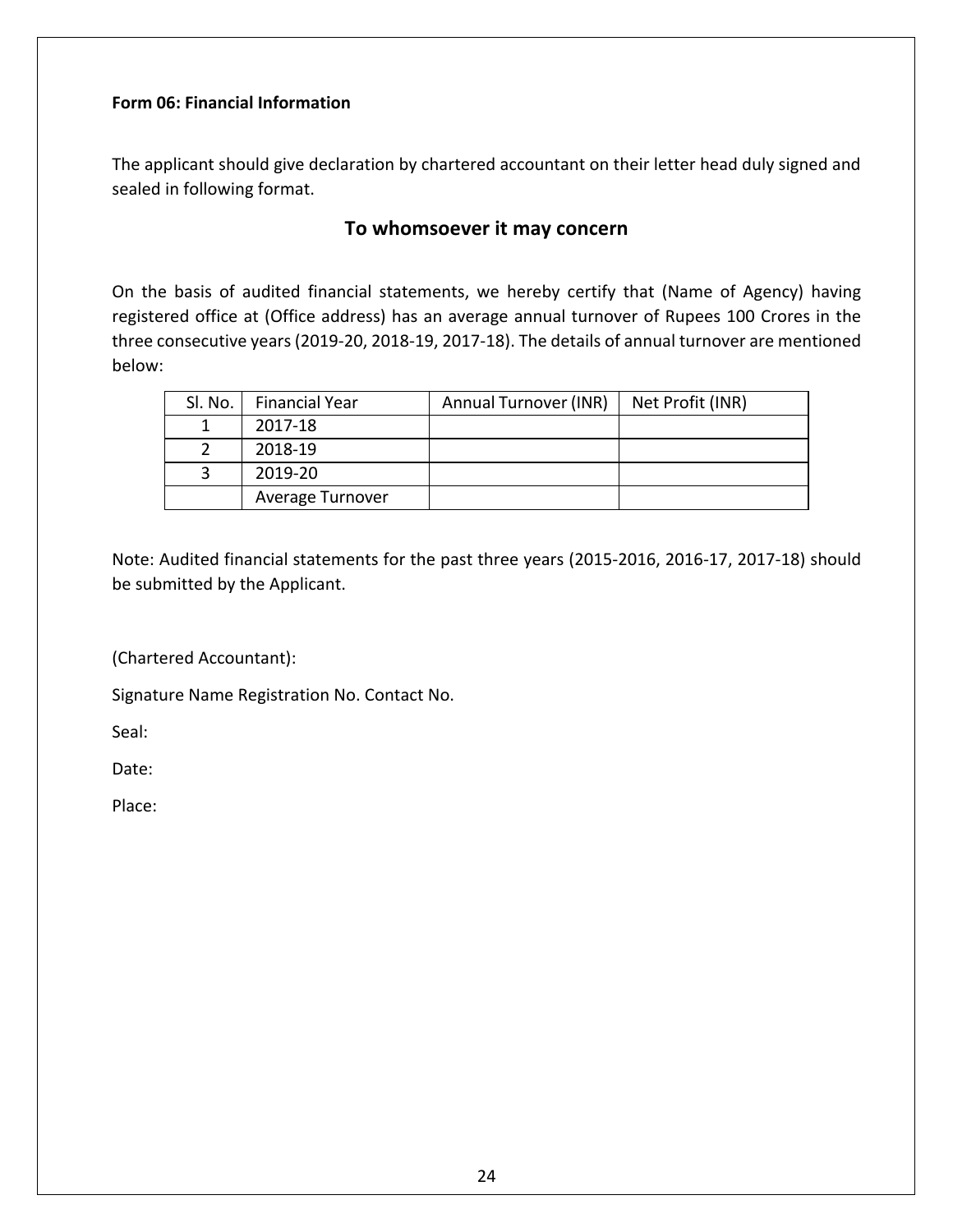#### **Form 07: Performance Bank Guarantee Format**

PERFORMANCE SECURITY:

<Designation> <Address> <Phone Nos.> <Fax Nos.> <Email Id.>

Whereas, << name of the supplier and address>> (hereinafter called "the Bidder") has undertaken, in pursuance of contract no. < Insert Contract No.> dated. < Date> to provide Implementation services for <<name of the assignment>> to Purchaser (hereinafter called "the beneficiary")

And whereas it has been stipulated by in the said contract that the Bidder shall furnish you with a bank guarantee by a recognized bank for the sum specified therein as security for compliance with its obligations in accordance with the contract;

And whereas we, <Name of Bank> a banking company incorporated and having its head /registered office at <Address of Registered Office> and having one of its office at <Address of Local Office> have agreed to give the supplier such a bank guarantee.

Now, therefore, we hereby affirm that we are guarantors and responsible to you, on behalf of the supplier, up to a total of INR<Insert Value> (Rupees <Insert Value in Words> only) and we undertake to pay you, upon your first written demand declaring the supplier to be in default under the contract and without cavil or argument, any sum or sums within the limits of INR <Insert Value> (Rupees <Insert Value in Words> only) as aforesaid, without your needing to prove or to show grounds or reasons for your demand or the sum specified therein.

We hereby waive the necessity of your demanding the said debt from the Bidder before presenting us with the demand.

We further agree that no change or addition to or other modification of the terms of the contract to be performed there under or of any of the contract documents which may be made between you and the Bidder shall in any way release us from any liability under this guarantee and we hereby waive notice of any such change, addition or modification.

This Guarantee shall be valid until *<<Insert Date>>*)

Notwithstanding anything contained herein: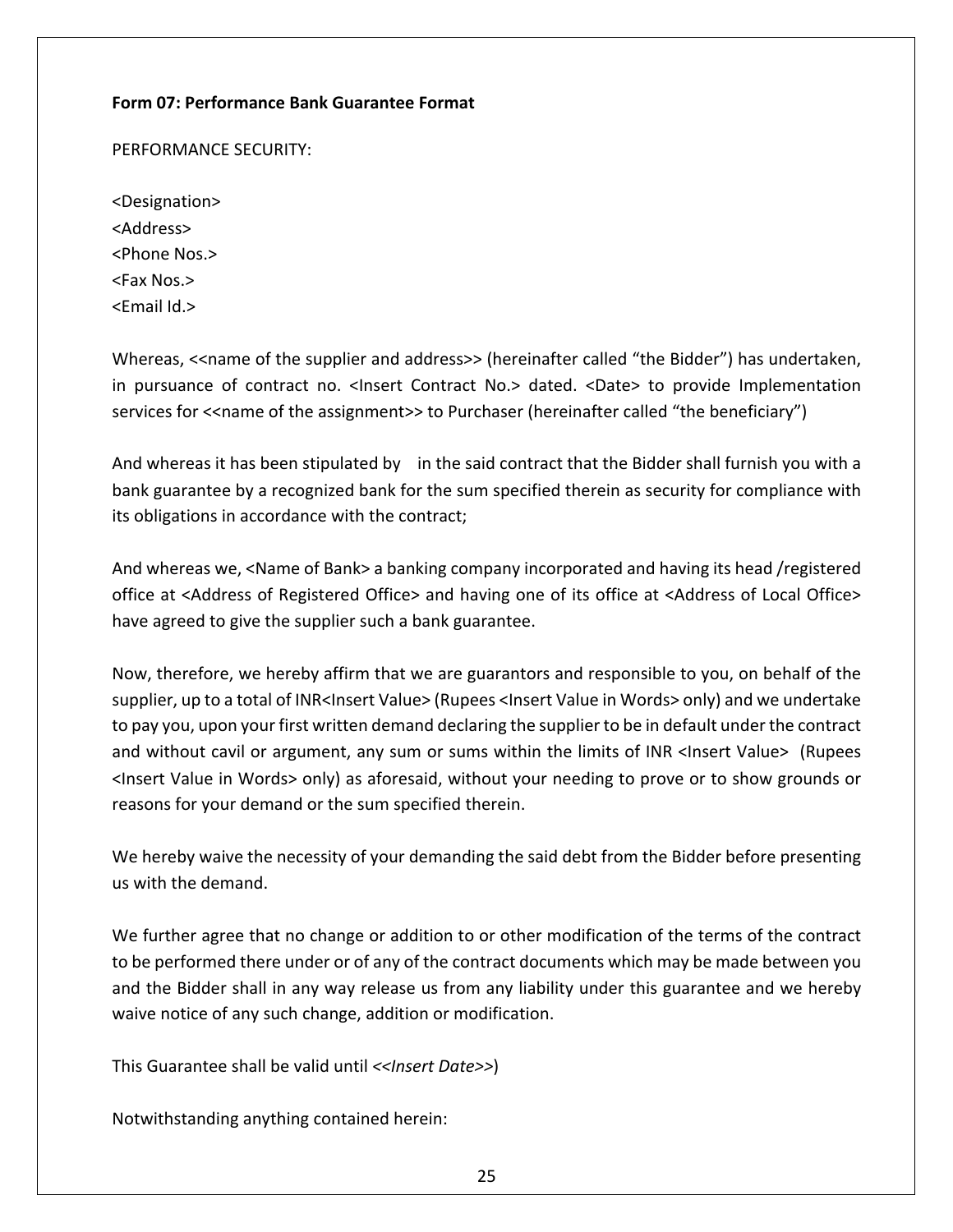- I. Our liability under this bank guarantee shall not exceed INR <Insert Value> (Rupees <Insert Value in Words> only).
- II. This bank guarantee shall be valid up to *<Insert Expiry Date>*)
- III. It is condition of our liability for payment of the guaranteed amount or any part thereof arising under this bank guarantee that we receive a valid written claim or demand for payment under this bank guarantee on or before *<Insert Expiry Date>*) failing which our liability under the guarantee will automatically cease.